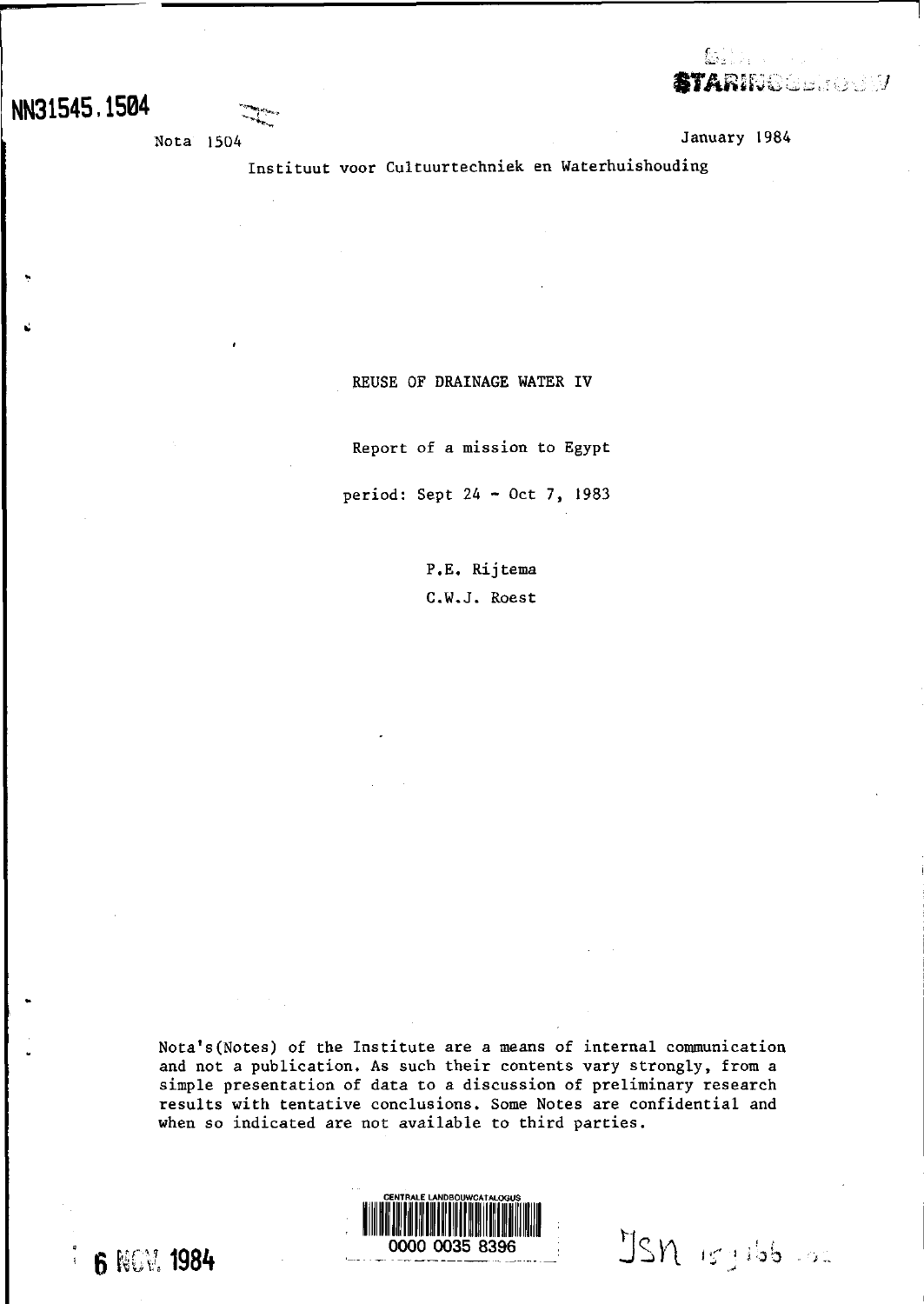#### ACKNOWLEDGEMENTS

The authors wish to express their gratitude to their collegues of the Drainage Research Institute for their hospitality and pleasant cooperation offered. Especially, dr. Mohammed Hassan Amer, director, dr. Samia El Guindy, head of the Reuse Division, dr. Mohamed Nasr Allam, advisor for the Reuse Division, Eng. Laila El Sissy, head of the Waterquality Division, Eng. Gamal Abdel Nasr and Eng. Samira Mahroos deserve to be mentioned. The diseussions with the teamleaders of the other Dutch projects residing at the DRI (Ir. H.J. van der Zei, Advisory Panel for Land Drainage Project, Ir. H. Deelstra, Pilot Areas and Drainage Technology Project and Ir. H. van Leeuwem, Fayum Water and Salt Balance Project) have been very helpful.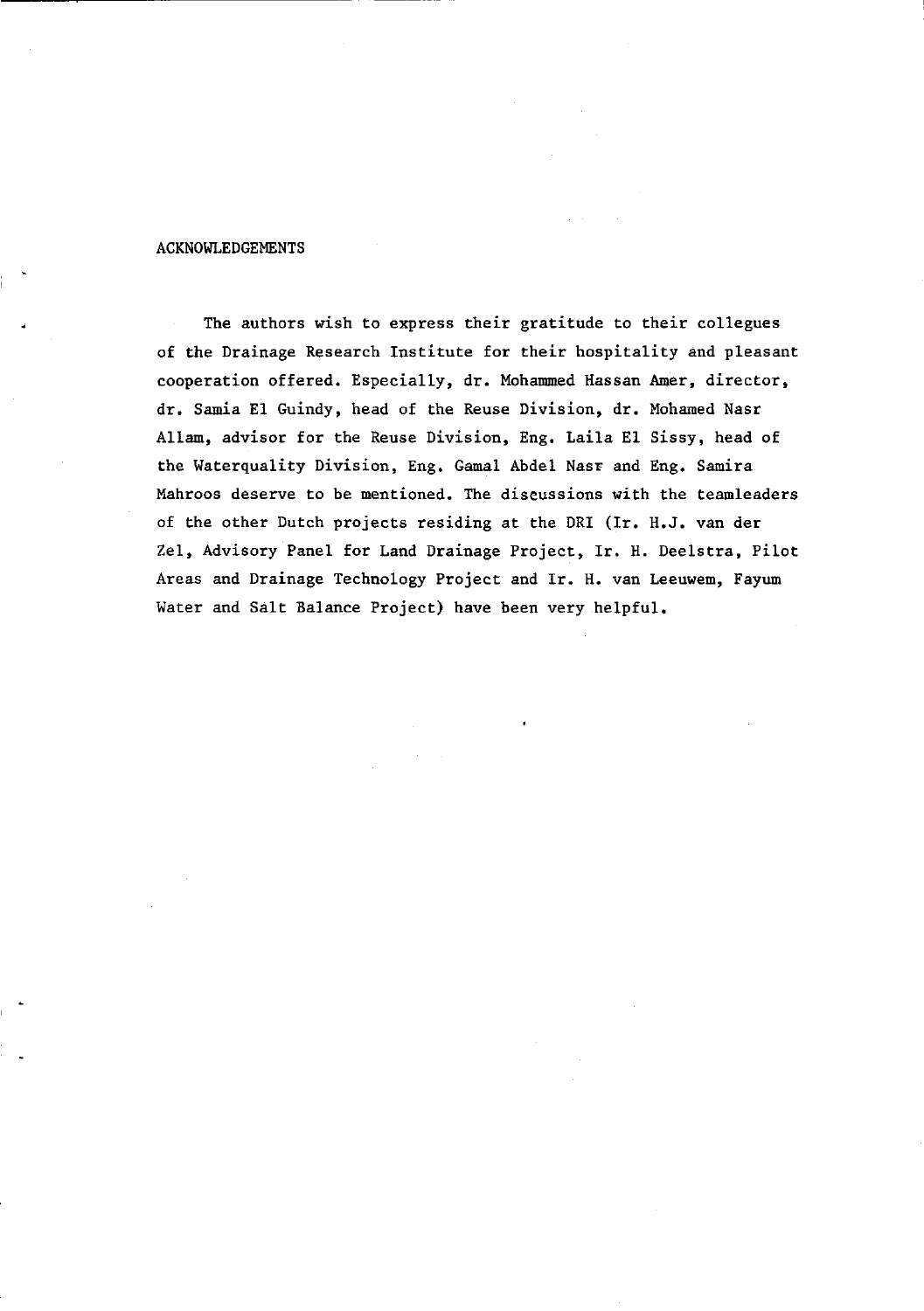# 1. INTRODUCTION

Within the context of the 'Reuse of Drainage Water Project', which is a joint activity of the 'Drainage Research Institute' (DRI) and the 'Institute for Land and Water Management Research'(ICW), supported by the Ministry of Irrigation of Egypt and the Ministry of Foreign Affairs of the Netherlands, the authors, dr. P.E. Rijtema and ir. C.W.J. Roest, visited the Drainage Research Institute in Cairo from September 24 till October 7, 1983.

The purpose of the visit was to discuss the workshop on Reuse of Drainage Water with the participants who will contribute to this workshop and to follow up the progress in the measurement programme of the reuse division. In annex 1 to this report the itenary of the visit is presented.

The absence of ir. D. Boels, Dutch teamleader of the project in Cairo, during the visit was regretted by the authors. Unfortunately dr. Rijtema could not postpone his presence in Egypt due to other commitments.

During the visit it was decided to purchase locally on short notice three air conditioners and one car from project funds. It was agreed that ICW will request DGIS for preparing the necessary arrangements .

In the next chapters the items that received attention during the visit will be reviewed shortly.

# 2. REUSE OF DRAINAGE WATER WORKSHOP

For the Reuse of Drainage Water Workshop, that will be held in Cairo during the second half of Febraury 1984, several institutes of the Ministry of Irrigation and the Ministry of Agriculture have been invited to contribute one or more papers. The invitations for participation have been sent by dr. Samia El Guindy immediately following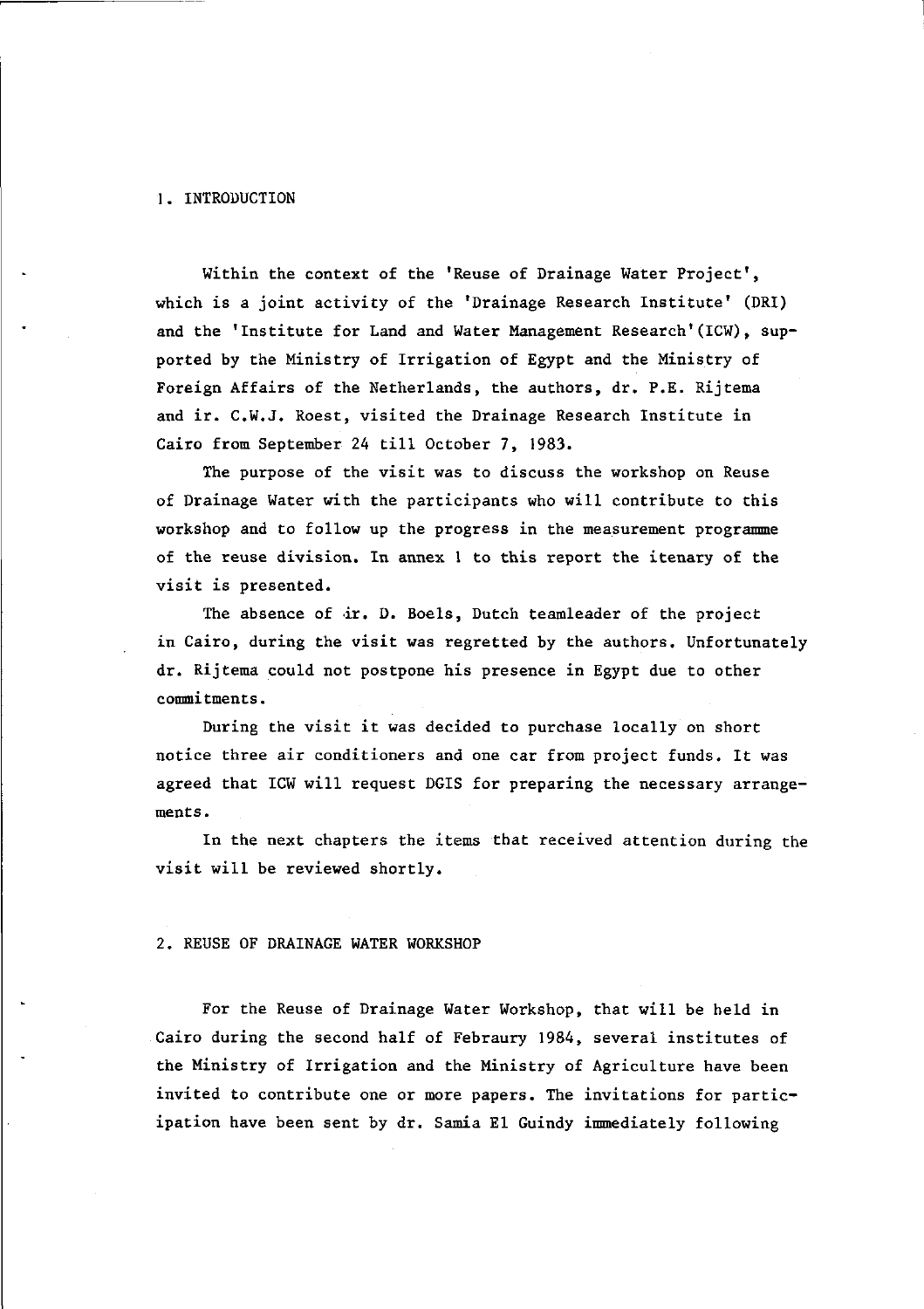the previous consultant mission of ICW (april 1983). During the present mission the Water Master Plan Project (Eng. Baiumy), the Groundwater Research Institute (dr. Kamal Hefny) and the Irrigation Research Institute (dr. Hassan Wahby) were visited. All three institutes reported that their contribution to the workshop were already under preparation.

Unfortunately the Alexandria University and the Soil and Water Research Institute could not be visited because the persons invited (prof. Balba and dr. Ibrahim Qantar respectively) were on mission abroad.

Very useful information on the operation procedures of the irrigation system were obtained during the visit to the Irrigation Research Institute. Also on farmer's bahaviour with respect to field irrigation interesting information was obtained. From farmers interview conducted by the Irrigation Research Institute in certain areas it appeared that roughly 50% of the farmers irrigated their land during the night for about 35% of the irrigation turns required. This means that a gross average of about 17.5% of the irrigation takes place during the night and 82.5% during the day time. Suprisingly only 50% of the farmers who practice night irrigation allege to do so because of a shortage of irrigation water during the day. About 70% of the farmers received adequate amounts if irrigation water and also the timing of delivery was satisfactory. About 15% have a continuous shortage of irrigation water and about the same percentage have a shortage during summer only.

During the discussions with the participants for the workshop it became clear that they did not have a good idea of the data requirements of the Reuse Project. It has therefore been decided to send all invited speakers a checklist of data required and subjects of importance for the project. This checklist is presented in annex 2 to this report.

# 3. MEASUREMENT PROGRAMME

The progress of the reuse division with respect to the routine

 $- 2 -$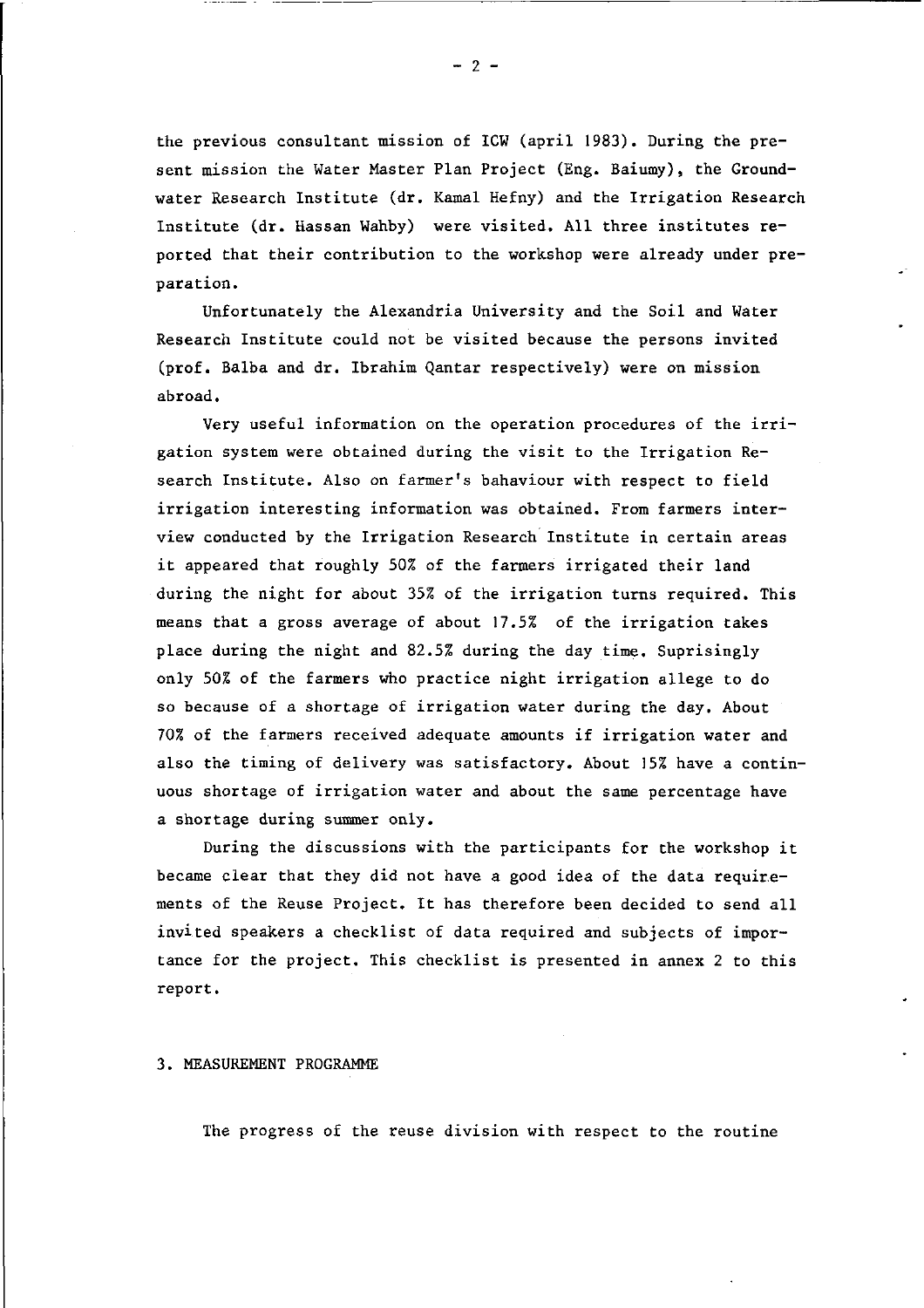measurement programme has been reviewed. It was noticed that, for several reasons, the frequency of field observations during 1983 has been decreased from forthnightly to monthly. Lack of reliable transport and shortage of engineers are the main reasons for this deficiency. During the visit it has been agreed to extend the waterquality sampling programme to cover also the irrigation water. It has been agreed that weekly watersamples will be collected from the Nile in Gizeh and that during the forthnightly field trips in the Nile Delta irrigation samples will be taken from 7 specified locations in the Eastern Delta, 11 in the Middle Delta and 7 in the Western Delta.

Considerable progress has been made with the data processing and data consistency analysis of the water quality data collected since 1979. For the data on discharge the progress in the 'office work' of the engineers has been considerably more modest. Unfortunately the duration of the consultants mission was too short for ir. Roest to pay much attention to these matters.

A field visit has been paid to the Bahr Hadus Outfall measurement point to survey the site-specific charateristics with respect to the instrumentation possibilities.

# 4. A WATER QUALITY SAMPLING EXPERIMENT

During the field trip to the Bahr Hadus Outfall on 6 locations water samples have been collected. On each location one standard DRI sample bottle of 1 1 was filled completely and 2 small 100 ml bottles were filled and transported in a small refrigerator powered by the car's battery. The purpose of the experiment was to check the  $CO<sub>2</sub>$ -production in water samples during transport to the DRI laboratory under normal conditions (non-cooled) and under improved conditions.

After analysis in the DRI laboratory of the cooled and the non- -cooled water samples the non-cooled samples were left open for 24 hours in order to enable the  $CO_2$ , produced during transport, to escape and the samples were analysed again (Due to an electricity break down only pH, EC,  $\overline{CO_3^2}^-$  and HCO<sub>3</sub> could be dete

On the last day of the consultant mission small sub-samples of

 $- 3 -$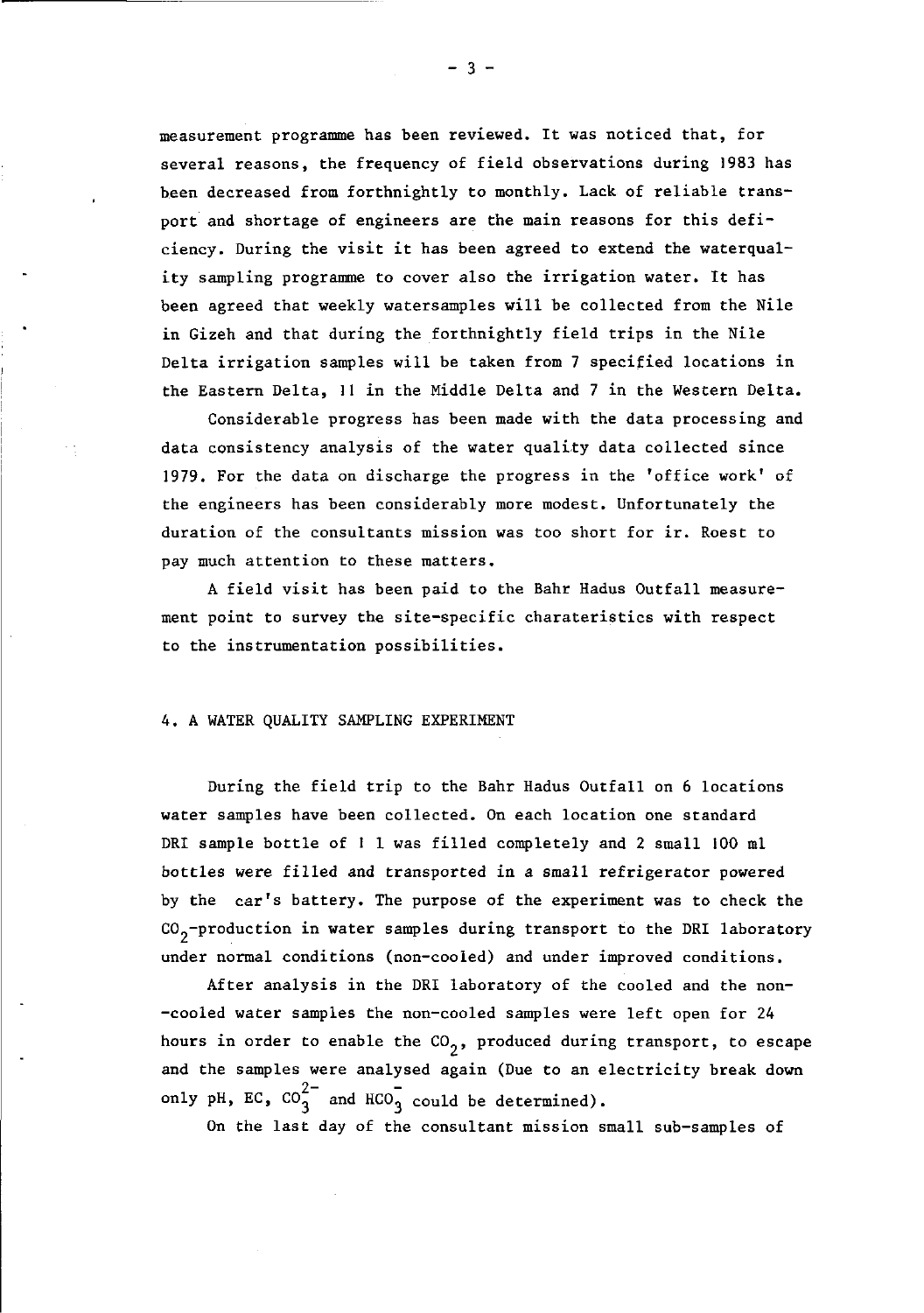Table 1. Chemical analysis of cooled, non-cooled and opened (for 24 hours) water samples

 $\tau$  ,  $\tau$ 

 $\frac{1}{2}$ 

| water sample description                | FЦ                       | $\mathbf{S}$   | යි                       | 웊                       | N.a          | ×                       | $\mathbf{e}^{\bullet}$ | нсо <sub>з</sub> | $^{50}$              | $\overline{c}$ | $PCO_2/PCO_2$ (eq)                         |  |
|-----------------------------------------|--------------------------|----------------|--------------------------|-------------------------|--------------|-------------------------|------------------------|------------------|----------------------|----------------|--------------------------------------------|--|
| <b>Pahr_Seghayar</b>                    |                          |                |                          |                         |              |                         |                        |                  |                      |                |                                            |  |
| cooled                                  | 7.4                      | 0.38           | $-48$                    | $\overline{5}$          | 1.12         | 0.05                    | I.                     | 2.40             | 0.55                 | 0.93           | 17.3                                       |  |
| non-cooled                              | 7.8                      | 0.38           | $\frac{53}{2}$           | $\ddot{c}$              | 0.71         | 0.05                    | $\blacksquare$         | 2.28             | 0.27                 | 1.59           | $6\,$ .8                                   |  |
| non-cooled, 24 h open                   | 8.5                      | 0.38           | ă                        | $\overline{\mathbf{a}}$ | 궘            | Ĕ                       | 0.32                   | 1.76             | 뎥                    | 검              | $\mathbf{I}$                               |  |
| ICW                                     | $\ddot{\phantom{a}}$     | មួ             | 1.39                     | 1,63                    | 1.35         | ď                       | 0.10                   | 2.70             | 0.54                 | 0.81           | 1.3                                        |  |
| <b>Serua</b> Fump Station               |                          |                |                          |                         |              |                         |                        |                  |                      |                |                                            |  |
| cooled                                  | 7.4                      | 1.36           | 2.22                     | 4.53                    | 7.31         | $0.09\,$                | $\mathbf I$            | 80.7             | 5.67                 | 5.30           | 26.8                                       |  |
| non-cooled                              | 2.                       | 1.49           | 2.61                     | $\frac{1}{2}$           | 9.43         | 0.09                    | $\,$ t                 | 5.92             | 1.21                 | 6.35           | 20.5                                       |  |
| $24 h$ open<br>non-cooled,              | 8.5                      | 1.36           | $\mathbf{\tilde{g}}$     | É                       | $\mathbf{a}$ | đ                       | 0.64                   | 3.52             | 김                    | é              | $2.7$ <sup>*</sup>                         |  |
| IGN                                     | $\frac{4}{3}$            | 겉              | 2,54                     | 3.02                    | 6.67         | 固                       | 0.11                   | 4.60             | 1.88                 | 6.20           | 3.3                                        |  |
| Bahr Hadus Outfall                      |                          |                |                          |                         |              |                         |                        |                  |                      |                |                                            |  |
| cooled                                  | 7.5                      | 2.17           | $\ddot{0}$ . $\ddot{14}$ | 4.16                    | 12,07        | $\frac{1}{2}$           | ¥.                     | 4.40             | 5.67                 | 11.13          | 22.8                                       |  |
| non-cooled                              | 7.6                      | 2.36           | 6.89                     | 3.12                    | 13.59        | 0.09                    | $\blacksquare$         | 5.20             | 6.56                 | 11.64          | 21.5                                       |  |
| non-cooled, 24 h open                   | ິ.<br>ຜ                  | 2.36           | $\mathbf{r}$             | $\mathbf{a}$            | F            | E                       | 0.80                   | 3.84             | é                    | é              | $2.8^*$                                    |  |
| ICM                                     | <br>თ                    | é              | 4,28                     | 2.90                    | 11.83        | 궘                       | 0.16                   | 54.0             | 3.99                 | 12,90          | 2.3                                        |  |
| Marareya Pump Station                   |                          |                |                          |                         |              |                         |                        |                  |                      |                |                                            |  |
| cooled                                  | 7.8                      | 5.58           | 6.20                     | 15.81                   | 34.55        | 0.72                    | ť                      | 5.60             | 9,88                 | 41.87          | 13.2                                       |  |
| non-cooled                              | 7.2                      | 6.20           | 7.65                     | 12.37                   | 45.20        | 0.76                    |                        | 5.44             | 13.64                | 44.44          | 47.6                                       |  |
| 24 h open<br>non-cooled,                | 6.4                      | 6.20           | $\vec{B}$                | 겹                       | 짙            | 졉                       | $\frac{1}{0.56}$       | 4.16             | d                    | $\mathbf{r}$   | $3 \cdot 0^*$                              |  |
| ICK                                     | $\frac{2}{3}$            | F              | 5.40                     | 13.42                   | 39.90        | $\overline{a}$          | 0.08                   | 5.60             | 10.30                | 45.50          | $\frac{3}{2}$                              |  |
| agi Pum station                         |                          |                |                          |                         |              |                         |                        |                  |                      |                |                                            |  |
| cooled                                  | 7.9                      | 0.95           | 2.68                     | 2.33                    | 4.68         | $\overline{1}$          | $\pmb{\mathsf{I}}$     | 5.30             | 1.90                 | 2.94           | 12.0                                       |  |
| non-cooled                              | 7.6                      | 0.99           | 3.06                     | 2,66                    | 4.89         | $\frac{1}{2}$           |                        | 4.96             | 1.56                 | 2.91           | 22.1                                       |  |
| h open<br>$\frac{24}{3}$<br>non-cooled, | $\frac{5}{2}$            | 3.00           | $\mathbf{r}$             | $\mathbf{a}$            | P,           | 7                       | $-6.48$                | 4.16             | $\mathbf{\tilde{g}}$ | <b>P</b>       | 2.9                                        |  |
| ICN                                     | ္ပံ                      | g              | 2.94                     | 2.46                    | 4.58         | 궘                       | 0.09                   | 5.00             | 2.10                 | 2.80           | 4.6                                        |  |
| pahr Bagar Drain                        |                          |                |                          |                         |              |                         |                        |                  |                      |                |                                            |  |
| cooled                                  | 7.7                      | 00.1           | 3.44                     | 2.28                    | 4.68         | 0.18                    | $\mathbf I$            | 5.30             | $\frac{3}{2}$        | 3.19           | 18.7                                       |  |
| non-cooled                              | 8.0                      | $\frac{15}{2}$ | 3.83                     | 2.61                    | 5.10         | 0.21                    | ł,                     | 7.36             | 1.45                 | 3.97           | $\begin{array}{c}\n13.7 \\ 6\n\end{array}$ |  |
| non-cooled, 24 n open                   | <u>ვ.</u>                | $\frac{1}{2}$  | 뎥                        | $\overline{\mathbf{c}}$ | 겉            | <b>P</b>                | 0.64                   | 5.12             | $\mathbf{\tilde{z}}$ | $\vec{E}$      |                                            |  |
| <b>TCM</b>                              | $\overline{\phantom{0}}$ | ě              | 3.95                     | 2.30                    | 4.68         | $\overline{\mathbf{c}}$ | 0.08                   | 6.70             | 1.89                 | 3.20           | 9.6                                        |  |

nd = not determined<br>
\* = estimated from pH and HCO<sub>3</sub> concentration

 $\ddot{\phantom{0}}$ 

 $\ddot{\phantom{0}}$ 

 $-4-$ 

 $\frac{1}{2\pi\sigma}$  ,  $\frac{1}{2\pi\sigma}$  ,

 $\hat{z}$  ,  $\hat{z}$  ,  $\hat{z}$  ,  $\hat{z}$  ,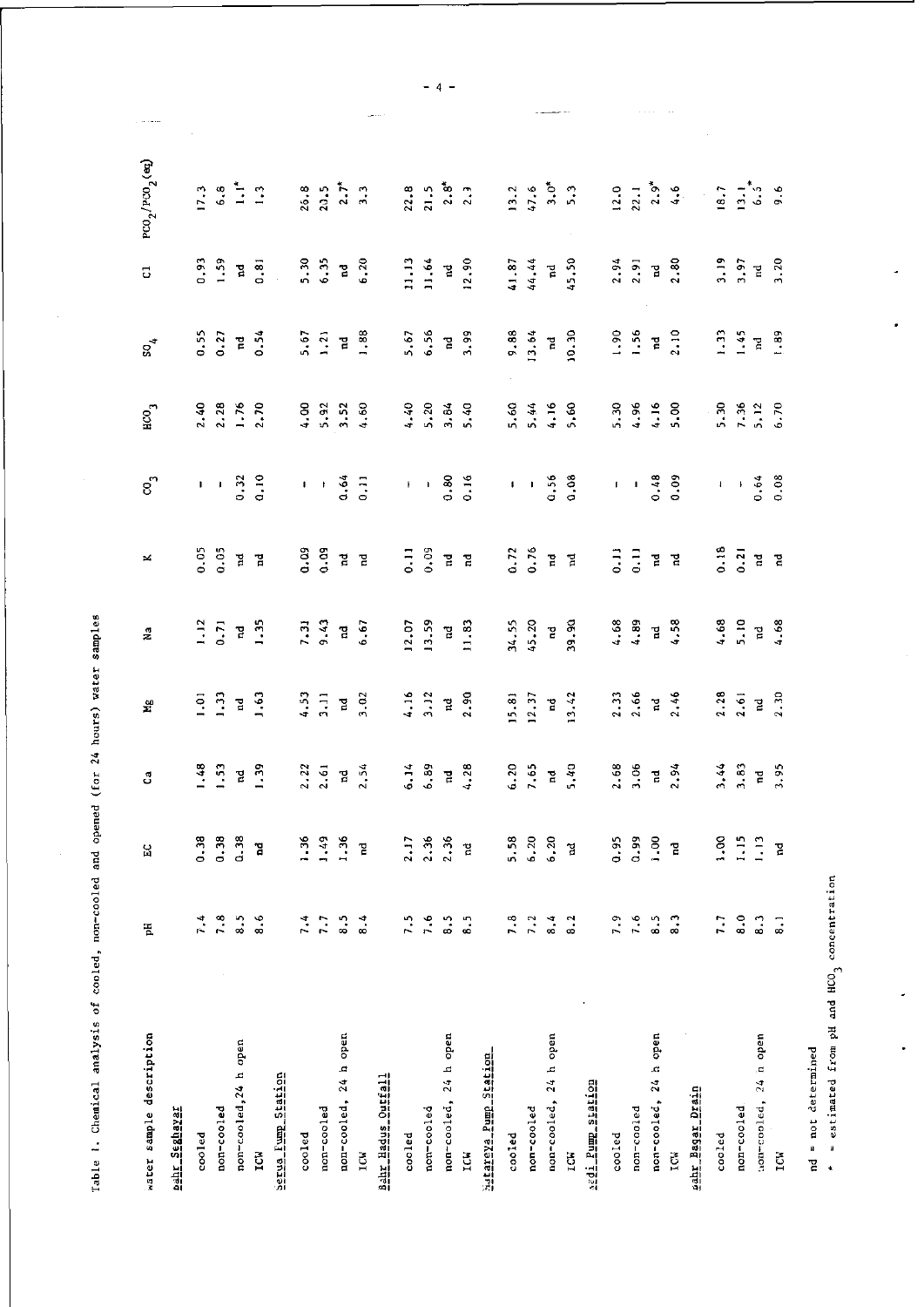100 ml were taken from the opened non-cooled water samples for analysis in the ICW laboratory.

The results are given in table 1. In this table also the  $CO_2$  gas pressure divided by the equilibrium pressure (equilibrium with air), as calculated with the programme prepared by Eng. Abdel Khalik, is presented. It can be noticed from this results that no systematic difference in  $CO_{\gamma}$  pressure exists between the cooled and the non-cooled water samples. The reason for this absence of systematic difference is not clear without further investigation. Most probably the time required for the sample to cool to  $4<sup>o</sup>C$  is too long to prevent the oxidation of organic material present in the drainage water. An explanation for the fact that in some cases the  $CO<sub>2</sub>$  pressure in the cooled samples is even higher than the non-cooled ones (cf Bahr Seghayar, Serua pump station and Bahr Baqar drain) could be the degree of filling of the bottles. This point did not receive attention during this experiment.

The effect of opening the sample bottles for 24 hours on the pH and on the  $CO<sub>2</sub>$  pressure is remarkable. It is, however, not known whether the pH value measured after opening is indentical to that of the drainage water before sampling. Therefore it is recommended to do some experiments measuring the pH in the field, complete analysis in the laboratory with the samples collected and transported under normal conditions (non-cooled) and analysis after leaving the bottles opened for a period of 24 hours. From the analysis performed at the ICW laboratory (see table 1) it seems that the additional  $CO_2$  production after taking the subsamples from the opened water bottles is only minimal. Comparing the analysis results of the cations (Ca, Mg and Na) of the DRI laboratory with those of the ICW laboratory it appears that the results at ICW are approximately  $5 - 10\%$  lower on the average. For the anion analyses (HCO<sub>3</sub>, SO<sub>4</sub> and Cl) the difference is negligible. It seems worth while to check the cation analyses in both ICW and DRI laboratories in the near future and to find an explanation for the differences found.

All analyses discussed before (cooled, non-cooled, non-cooled after opening for 24 hours) have been duplicated, one with and one without filtering pre-treatment. The analysis without pre-treatment

- 5 -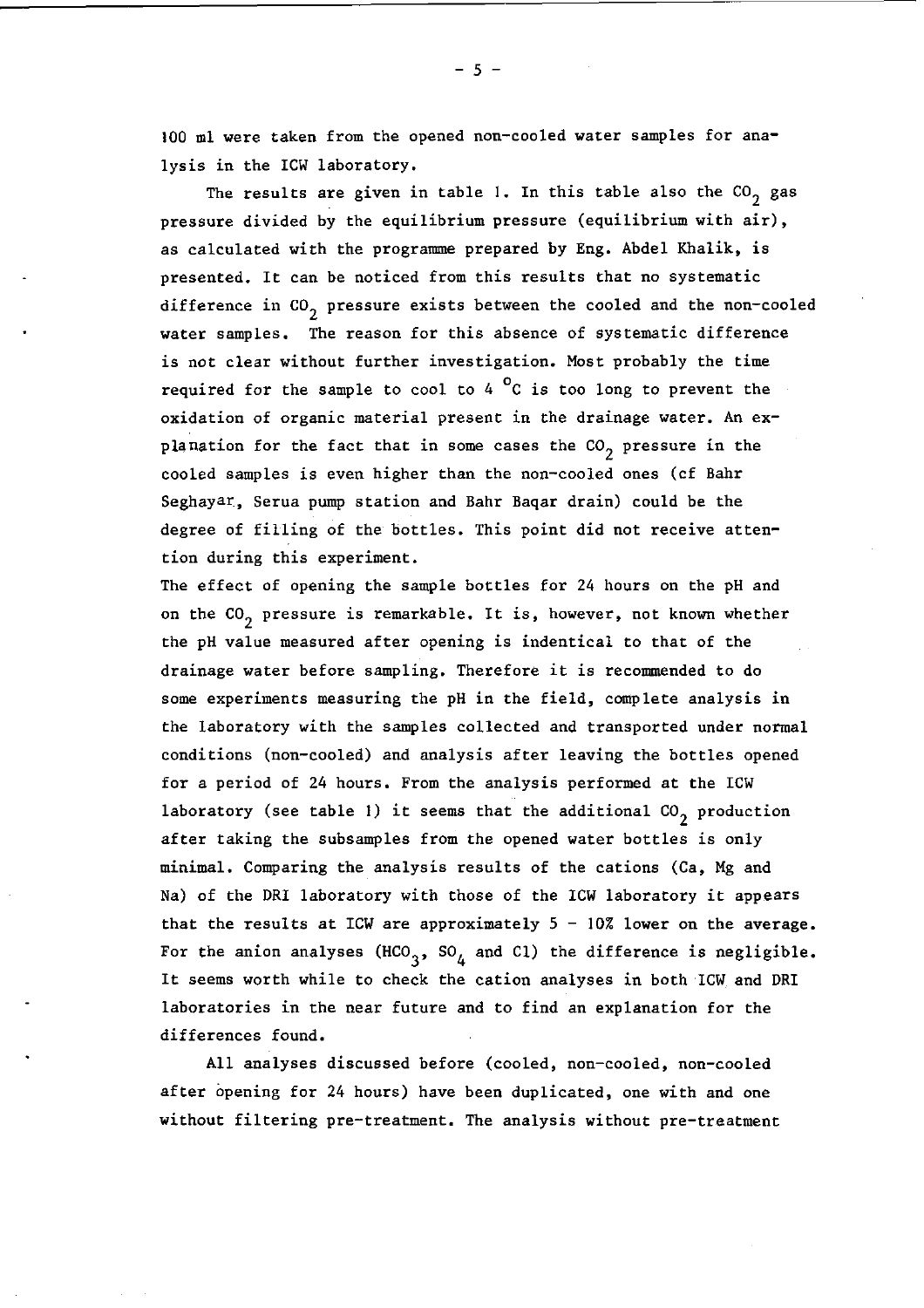| SS<br>S<br>ı<br>Í                             |
|-----------------------------------------------|
| i<br>$\frac{1}{2}$<br>:<br>;<br>;<br>i        |
| as the a.                                     |
|                                               |
| <b>VRYODED</b><br>j<br>D<br>D<br>D<br>D       |
| í<br>* pre-treatm.                            |
| ;<br>;<br>;<br>l                              |
| ミリー・コート<br>$\overline{\phantom{a}}$<br>ì<br>l |
| čhe<br>C                                      |
| Į<br>i                                        |
| tiam<br>į<br>ı<br>ì<br>j<br>ı                 |
| es<br>2914<br>1<br>G<br>ı                     |
| i<br>ú<br>i<br>I                              |
|                                               |
| ı<br>I<br>١<br>١<br>ׇ֚֘֡                      |
| l<br>f<br>ı<br>ı<br>a<br>J<br>k               |

| Water sample description | ቼ             | ន្ល                           | Ĉ.                      | $\Sigma^0$     | $\vec{\mathbf{z}}$       | ×              | ຮິ                        | нс $\mathbf{o}_3$  | $S_{\mathbf{Q}}$         | $\overline{\text{c}}$ | $\sum_{i=1}^{n}$ Cat    | $\sum$ an |
|--------------------------|---------------|-------------------------------|-------------------------|----------------|--------------------------|----------------|---------------------------|--------------------|--------------------------|-----------------------|-------------------------|-----------|
| Mahr_Seghayar            |               |                               |                         |                |                          |                |                           |                    |                          |                       |                         |           |
| cooled                   | $\frac{1}{2}$ | $+0.05$                       | ٠                       | ŧ              | $+0.26$                  | o.<br>م        | ٠                         | I.                 | $+0.13$                  |                       | $+0.25$                 | $+0.12$   |
| non-cooled               | ı             | $+0.02$                       | $\mathbf{I}$            | 1              | $+0.05$                  | ,              | $\mathbf{I}$              | $-0.16$            | $\mathbf{I}$             |                       | $+0.05$                 | $-0.16$   |
| non-cooled, 24 h open    | ł             | $+0.01$                       | 검                       | 겉              | $\mathbf{\tilde{g}}$     | 궏              | $\mathbf{I}$              | $-0.16$            | é                        | <b>P</b>              | ď                       | 2         |
| LCM                      | ှုံ           | $\mathbf{B}$                  | $+0.08$                 | $-0.43$        | $\overline{\phantom{a}}$ | 검              | $\mathbf{I}$              | $+0.60$            | $-0.26$                  | $-0.10$               | $-0.35$                 | $+0.24$   |
| Serua Pump Station       |               |                               |                         |                |                          |                |                           |                    |                          |                       |                         |           |
| cooled                   | $+0.3$        | ć.<br>¥                       | ŧ.                      | $-0.36$        | $+0.84$                  | L              | ŧ.                        | $-0.40$            | $+0.13$                  | τ.                    | $+0.48$                 | $-0.27$   |
| non-cooled               | п             | $\pmb{\ast}$                  | $-0.45$                 | $-0.45$        | $-0.09$                  | $\mathbf{I}$   | $\mathbf{I}$              | $-1.60$            | J.                       | $\mathbf{I}$          | $-0.09$                 | $-1.60$   |
| non-cooled, 24 h open    | $\mathbf{I}$  | .06<br>¥                      | 겉                       | F              | $\overline{\mathbf{r}}$  | 겯              | $-0.16$                   | $-0.16$            | é                        | $\mathbf{\tilde{z}}$  | $\overline{\mathbf{a}}$ | E         |
| ICK                      | $\mathbf{I}$  | é                             | J,                      | $-0.04$        | $+0.02$                  | 겉              | ı                         | ı                  | $-0.09$                  | $+0.30$               | $-0.02$                 | $+0.21$   |
| Bahr_Hadus_Qutfall       |               |                               |                         |                |                          |                |                           |                    |                          |                       |                         |           |
| cooled                   | $+0.3$        | .06<br>Ŧ                      | ł.                      | $-0.36$        | $+0.58$                  | $-0.04$        | ١.                        | $-0.40$            | Τ,                       | $-0.26$               | $+0.18$                 | $-0.66$   |
| non-cooled               | $+0.2$        | $\mathbf{L}_{\mathbf{r}}$     | $-0.10$                 | $+0.16$        | $\mathbf{I}$             | J.             | $\mathbf{L}_{\mathrm{c}}$ | $-0.08$            | $\mathbf{I}$             | $+0.79$               | $+0.06$                 | $-10.71$  |
| non-cooled, 24 h open    |               | ١                             | đ                       | 곁              | $\mathbf{a}$             | 검              | J.                        | $-0.16$            | ិ៍                       | 겯                     | 검                       | Ĕ         |
| ICH                      | $-1$          | 궡                             | $+0.06$                 | $-0.02$        | $+0.28$                  | 검              | $+0.04$                   | $\pmb{\mathsf{I}}$ | $+0.03$                  | $\frac{1}{2}$         | $+0.32$                 | $-0.03$   |
| Metazar Rum Tayaman      |               |                               |                         |                |                          |                |                           |                    |                          |                       |                         |           |
| cooled                   | $+0.2$        | $\mathbf I$                   | 10.24                   | $-0.10$        | $\mathbf{I}$             | $-0.30$        | $\mathbf{E}^{(1)}$        | $-0.40$            | $+0.16$                  | $+0.54$               | $+0.06$                 | $-0.30$   |
| non-cooled               | $+0.2$        | $\ddot{\cdot}$<br>Ŧ           | $+0.24$                 | $+0.05$        | J.                       | Ţ              | $\mathbf{I}$              | $+0.16$            | J.                       | $-2.12$               | $+0.29$                 | $-1.96$   |
| non-cooled, 24 h open    | $-0.1$        | $\pmb{\mathsf{1}}$            | $\overline{a}$          | $\overline{a}$ | $\overline{\mathbf{a}}$  | 검              | 0.08                      |                    | ě                        | $\Xi$                 | đ                       | 겯         |
| ICK                      | $+0.2$        | F                             | $\mathbf{I}$            | $+0.08$        | $+0.70$                  | ]              | $-0.05$                   | $-0.10$            | $\overline{\phantom{a}}$ | $+1.90$               | $+0.78$                 | $+1.85$   |
| Wadi Pump Station        |               |                               |                         |                |                          |                |                           |                    |                          |                       |                         |           |
| cooled                   | $+0.2$        | .08<br>P,                     | $+0.65$                 | $-0.33$        | $+0.52$                  | $-0.02$        | L                         | $+0.30$            | ŧ                        | $+0.11$               | $+0.82$                 | $+0.41$   |
| non-cooled               | $+0.4$        | $\frac{19}{19}$<br>¥          | $\mathbf I$             |                | $-0.21$                  |                |                           | 1                  | ŧ,                       | $+0.06$               | $-0.21$                 | $+0.06$   |
| non-cooled, 24 h open    | $-2.1$        | ١                             | 궘                       | 겉              | Ē                        | 검              |                           | T                  | $\mathbf{r}$             | F                     | ă                       | Ĕ         |
| ICM                      | ŧ             | 궡                             | $\mathbf{I}$            | $-0.30$        | $-0.03$                  | É              | J,                        | $-0.10$            | $-0.12$                  | $\mathbf{I}$          | $-0.33$                 | $-0.22$   |
| <u>Bahr Bagar Drain</u>  |               |                               |                         |                |                          |                |                           |                    |                          |                       |                         |           |
| cooled                   | 걸             | Σ                             | 记                       | 곁              | 검                        | č              | F                         | $\vec{a}$          | $\overline{\mathbf{a}}$  | ٦,                    | ě                       | 곁         |
| non-cooled               | $\pmb{\cdot}$ | $\frac{15}{1}$<br>¥           | $+0.76$                 | $-1.12$        | $\mathbf{I}$             | $-0.03$        | $\mathbf{I}$              | $\pmb{\mathsf{I}}$ | J.                       | $-0.27$               | $-0.39$                 | $-0.27$   |
| non-cooled, 24 h open    | I             | $\frac{15}{15}$<br>Ŧ          | $\overline{\mathbf{c}}$ | 뎥              | $\rm \tilde{E}$          | 겯              |                           | Т                  | 걸                        | ă                     | ď                       | č         |
| ICN                      | $\frac{1}{2}$ | $\blacksquare$                | $-0.50$                 | 0.06           | $-0.05$                  | $\overline{a}$ | $-0.01$                   | $-0.10$            | $+0.42$                  | $+0.10$               | $-0.61$                 | $+0.41$   |
| <b>AVERACE</b>           | $+0.07$       | $\ddot{\circ}$<br>$\breve{+}$ | $+0.12$                 | $-0.19$        | $+0.18$                  | $-0.04$        | $-0.01$                   | $-0.12$            | $+0.02$                  | $+0.06$               | $+3.06$                 | $-0.05$   |
| $nd = not determined$    |               |                               |                         |                |                          |                |                           |                    |                          |                       |                         |           |

**- 6** 

۰,

 $\ddot{\phantom{0}}$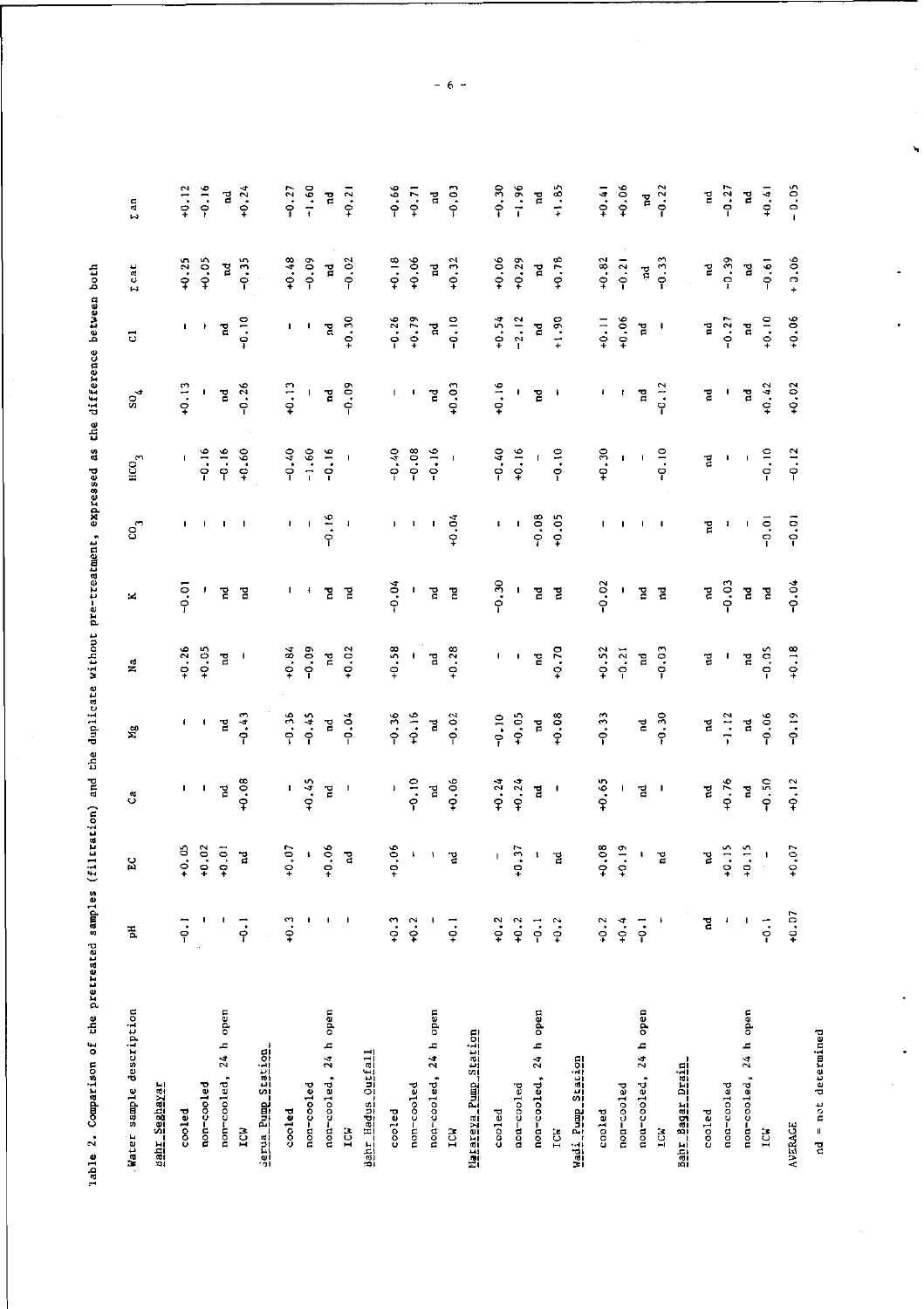have been reported in table 1. The filtering has been done in both laboratories using suction and filters with a grain size retention of 0.4 micron have been used. The expectation was that due to the suction the  $CO<sub>2</sub>$  pressure would be lowered and consequently the pH increased. Further, it was expected that the cation concentrations would be lowered due to the filtration of suspended matter (adsorption complex of suspended clay particles. In table 2 the result of the duplicate analysis with filtering pre-treatmentis presented after substraction from the duplicate without pre-treatment.

Although the results are not very conclusive they indicate that the pH is only slightly influenced by the filtration procedure. Remarkable is that the total amount of cations is not reduced, but increased instead. The reason for this could be that the suction exerted to the filtration receiver flask causes an increase in evaporation. This is consistent with the increase in EC that has been measured, in the DRI laboratory. The conclusion that can be preliminary drafted is that the filtration of water samples under Egyptian conditions (for the water types found) should not be recommended.

5. SOME NOTES ON THE SUSY SUBMODEL

The Susy submodel should describe the irrigation water distribution below the level that is under complete control of the Ministry of Irrigation (irrigation command areas). It has not yet been decided what type of approach for modelling the supply system will be used in the Reuse of Drainage Water model. It is important, however, to formulate pertinent relations concerning the water distribution and to check the sensitivity of certain parameters and assumptions. Some of the preliminary ideas generated during and after this consultant mission are reported below.

The standard unit area that will be used in the model is approximately 1000 feddans (2 km \* 2 km). Within this unit area the water delivery and the cropping pattern will be considered diffuse. Nevertheless it will be necessary to describe the irrigation network and to formulate the irrigation efficiency with some detail. The irrigation

- 7 -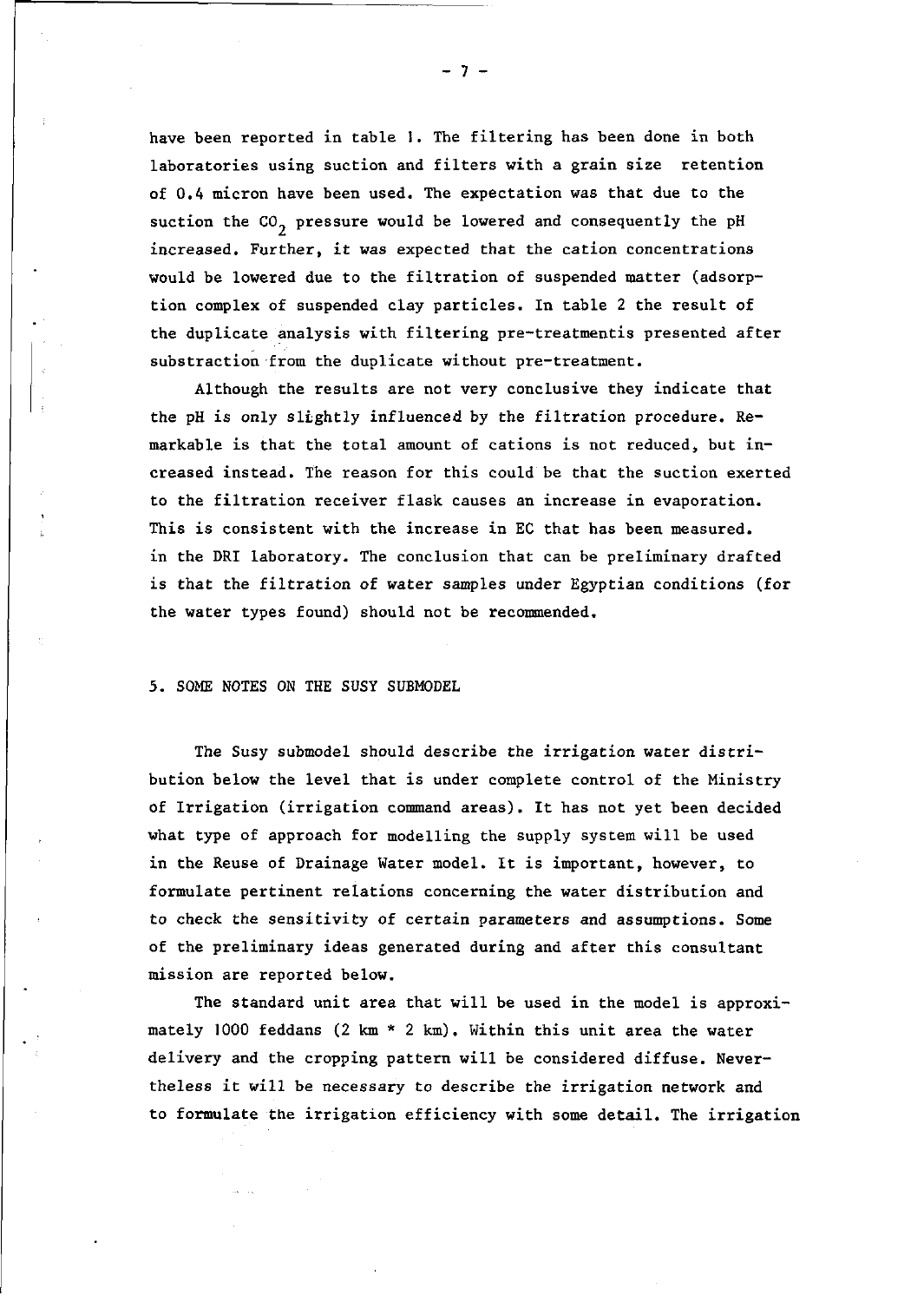network intensity can be schematically described with the following characteristic parameters:

- the area served by a command canal,  $A_{\alpha}$
- the length of the command canal,  $L_{\rho}$
- the number of distributaries branching off from the command canal, n,
- the number of meskaa's branching off from the distributary,  $n_m$
- the number of sakkia's along the meskaa,  $n_{\rm g}$
- S the number of fields fiftgated by the sa

Using these parameters the following 'average' characteristics can be calculated:

- the average length of the distributaries in the canal command area,  $\bar{L}_A$ :

$$
\overline{L}_d = A_c / 2 L_c
$$
 (1)

- the average area served by the distributaries,  $\bar{A}_d$ :

$$
\overline{A}_d = A_c / n_d
$$
 (2)

 $\frac{1}{\sqrt{2}}$  the average length of the meskaa's served by the distributaries, the distributaries, the distributaries, the distributaries, the distributaries, the distributaries, the distributaries, the distributaries, the  $\mathbf{u}^{\mathbf{L}}$ 

$$
\bar{L}_m = \bar{A}_d / 2 \bar{L}_d = 2 L_c / n_d
$$
 (3)

The average area served by the message is, 
$$
A_m
$$
:  
\n
$$
\bar{A}_m = \bar{A}_d / n_m = \frac{A_c}{n_d * n_m}
$$
\n(4)

- the average length of the area irrigated by the sakkia,  $\overline{L}_c$ :

$$
\overline{L}_{s} = \overline{A}_{m}/2 \overline{L}_{m} = \frac{A_{c}}{2 n_{m} L_{c}}
$$
 (5)

the average area served by the sakkia,  $\overline{A}_{g}$ :

$$
\overline{A}_{s} = \overline{A}_{m}/n_{s} = \frac{A_{c}}{n_{d} * n_{m} * n_{s}}
$$
(6)

- the average length of the field plot,  $\vec{L}_f$ :

$$
\overline{\mathbf{L}}_{\mathbf{f}} = \frac{\overline{\mathbf{A}}_{\mathbf{s}}}{2 \overline{\mathbf{L}}_{\mathbf{s}}} = \frac{2 \mathbf{L}_{\mathbf{c}}}{n_{\mathbf{d}} \cdot n_{\mathbf{s}}} \tag{7}
$$

- the average area of the field plot,  $A_f$ :

$$
\bar{A}_{f} = \frac{A_{s}}{n_{f}} = \frac{A_{c}}{n_{d} * n_{m} * n_{s} * n_{f}}
$$
(8)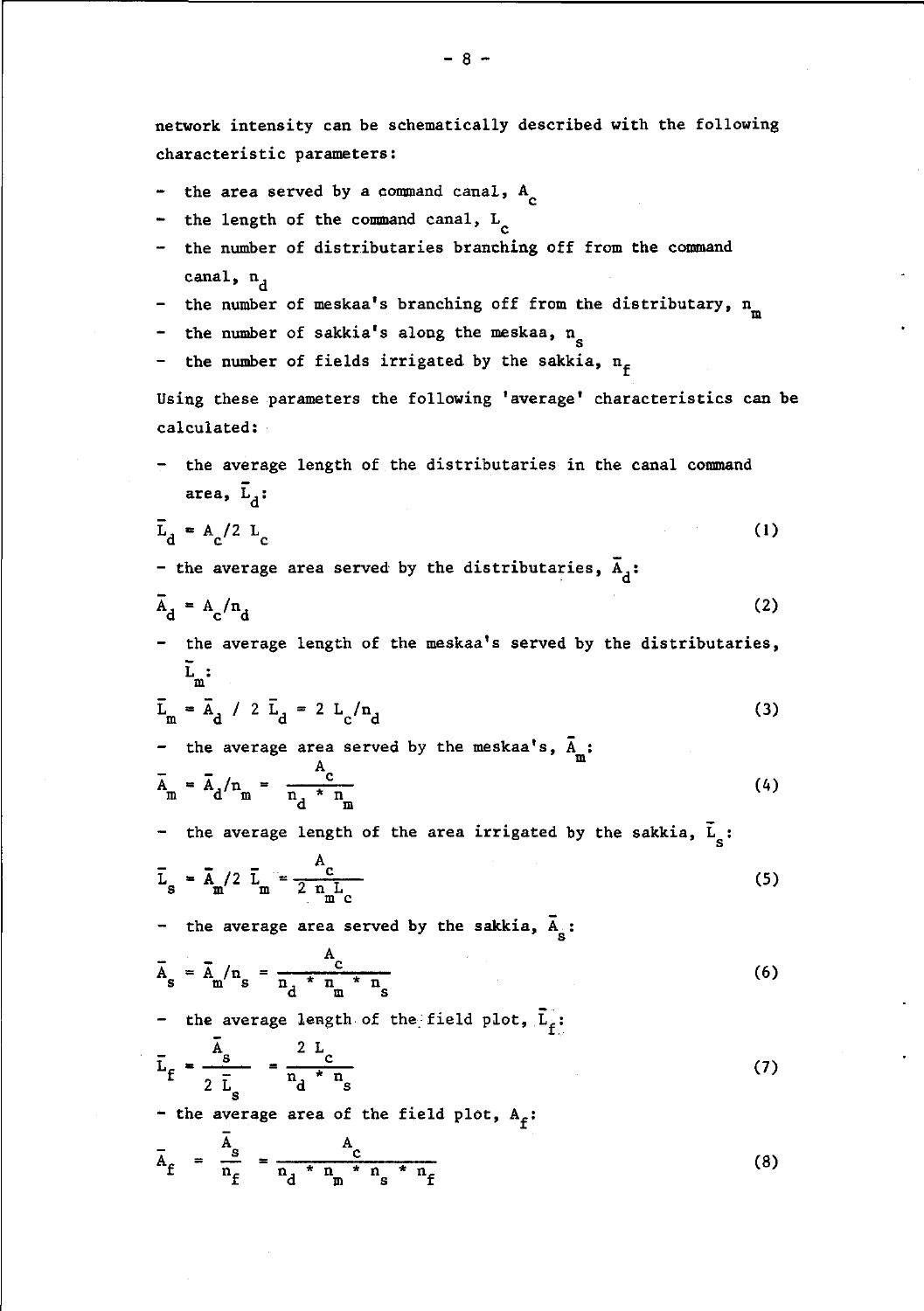For the length/width ratio of the irrigation field plot it follows from  $(7)$  and  $(8)$ :

$$
R_{f} = \frac{4 L_{c}^{2} n_{m} n_{f}}{n_{d} * n_{s} * A_{c}}
$$
 (9)

Per sakkia an area of 10 to 20 feddans is normally served. If it is assumed that the length/width ratio of an field plot is 2 : 1 and the size about 1 feddan (4200  ${\tt m}^2$ ) it follows that th field plot is 92 m and the width 46 m. Combination of eq. (9) and  $(7)$ , assuming  $n_f = 16$  gives for  $n_m$ , the number of meskaa's:  $n_m = A_c / 1472$  L<sub>c</sub>. With equation 6 the number of sakkia's per meskaa can be calculated:  $N_s = A_c / 6700 n_d n_m$ . If the key variables  $A_c$ ,  $L_c$  and paramaters given by eqs  $(1) - (9)$  can be calculated.

For the calculation of the waterdistribution within the irrigation command area not only the watersupply has to be known, but also the demand for water has to be specified. The soil moisture deficit can be calculated on the basis of actual évapotranspiration rates of each crop in the crop rotation. The actual demand for water on field plot level will generally be greater than this soil moisture deficit. Due to the water distribution efficiency caused by different infiltration time for the upstream and the downstream part of the field plot the demand will be greater. Due to the capacity of the irrigation equipment (sakkia, diesel engine, etc.) a certain minimum water depth will be applied. If this minimum depth is greater than the soil moisture deficit corrected for the water distribution efficiency the actual demand for water at the meskaa level is determined by the capacity of the irrigation equipment.

When assuming a constant infiltration rate equal to the saturated hydraulic conductivity the advance of the water front is given with the equation:

$$
v = \frac{dx}{dt} = \frac{q - kbx}{by_0}
$$
 (10)  
where: v = advance rate of the water front in m.s<sup>-1</sup>  
x = location of the water front at time t in m  
t = time in s  
q = streamflow size in m<sup>3</sup>.s<sup>-1</sup>

- 9 -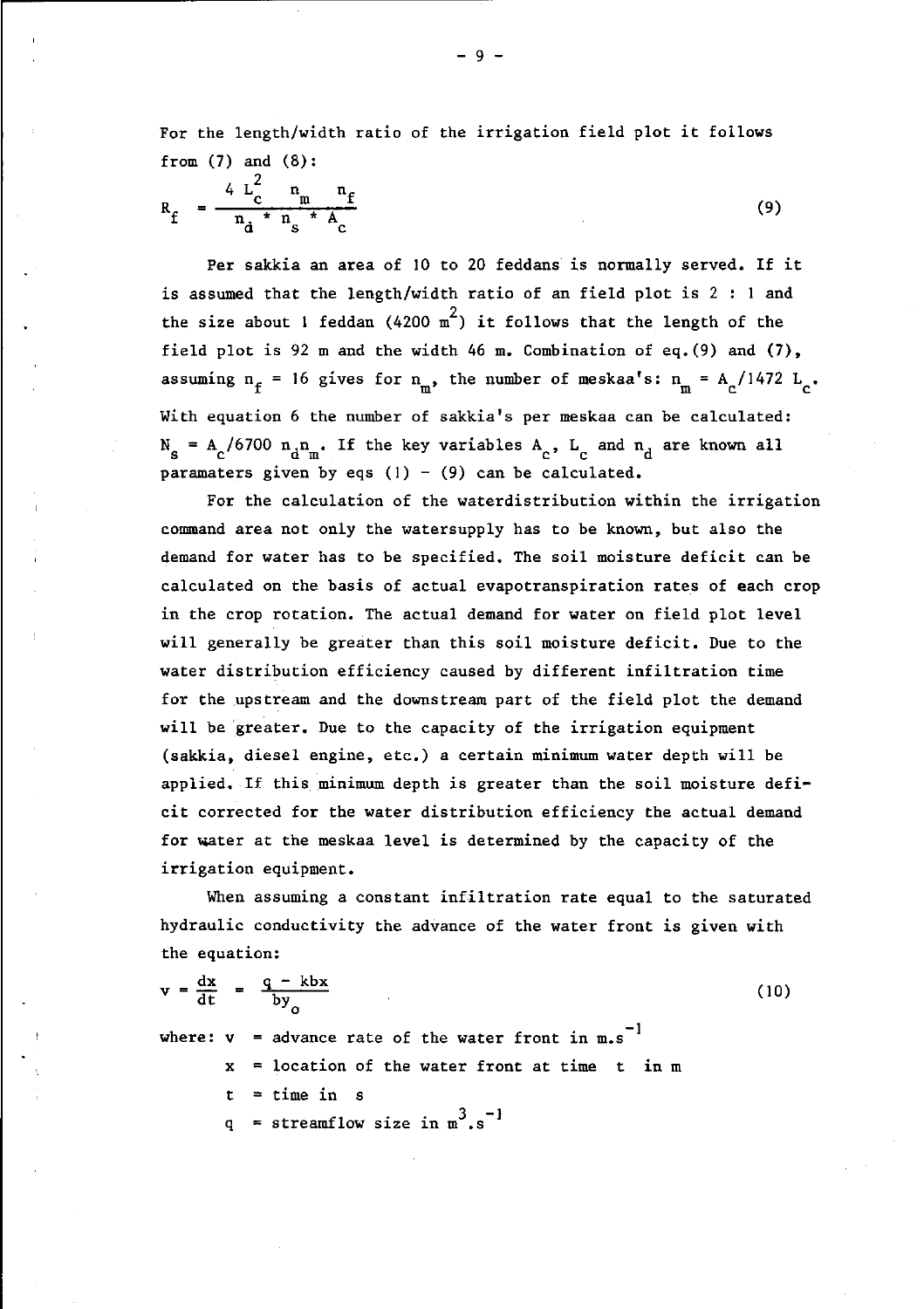- k = saturated soil conductivity in  $m.s$ <sup>-1</sup>
- b = width of the irrigation field plot in m
- $y_0$  = average waterdepth for the distance x during the advance time

The average waterdepth on the field can be derived from the Manning equation:

$$
y_0 = \frac{q \cdot n}{b \sqrt{s_0}}\n\tag{11}
$$
\nwhere: n = coefficient of Manning (= 1/K)

where:  $n = coefficient of Manning$  $S_{\sim}$  = ground surface slope in m<sub>o</sub>m<sup>-1</sup>

Integration of equation (10) for the boundary conditions  $t = 0$ ,  $x = 0$  and  $t = t_1$ ,  $x = 1$  gives for the total advance time:

$$
t_1 = y_0 / k \ln \left( \frac{q}{q - kb1} \right) \quad \text{for } q > kb1
$$
 (12)

where:  $t_1$  = time required for the water to reach field

1 = length of the field in m

For the location of the water front it follows:

$$
x = \frac{q}{k b} (1 - e^{-kt/y}) \quad \text{for} \quad t \leq t_1
$$
 (13)

The total amount of water infiltrated into the soil over the whole field during the irrigation advance time follows than

$$
V_{t_1} = \int_{0}^{t_1} kb \times dt = q t_1 - q y_0 / k (1 - e^{-kt_1/y_0})
$$
 (14)

where:  $V_r$  = volume of water infiltrated during the a  $\mathbf{t}_1$  in  $\mathbf{t}$ 

If  $t_a$  is the total application time it follows for the water distribution efficiency:

$$
e_d = \frac{q t_a - v_{t1}}{q t_a} \quad \text{for} \quad t_a \geq t_1 \tag{15}
$$

where  $e_{d}$  = water distribution efficiency  $t_a$  = application time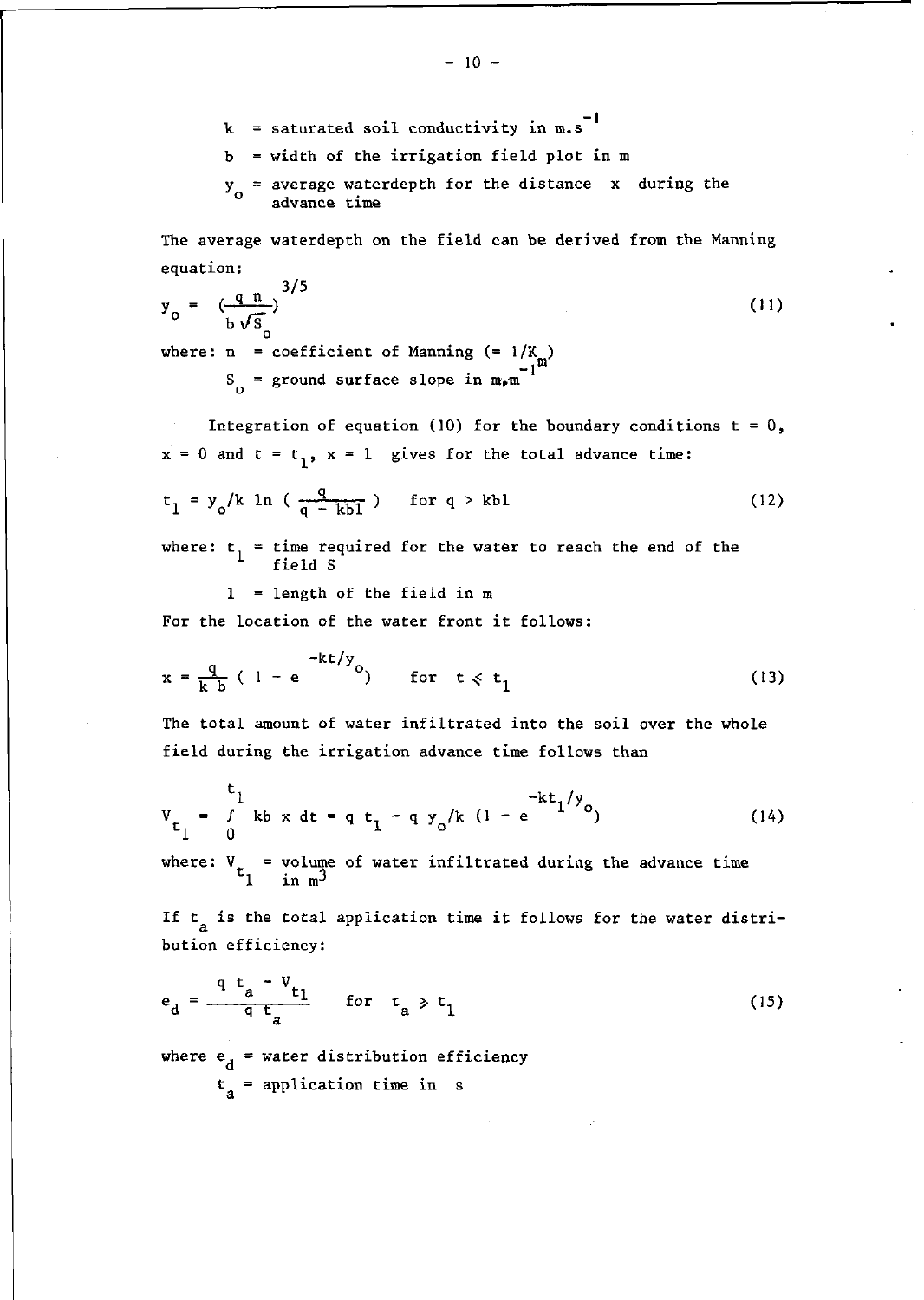The net quantity of water applied to the rootzone can be calculated as:

$$
y_n = y_o + \frac{q(t_a - t_1)}{b_1}
$$
 (16)

where:  $y_n$  = net irrigation gift in m

If  $M_{d}$  is the soil moisture deficit in the rootzone the application efficiency can be defined:

$$
e_a = M_d / y_n \quad \text{for } M_d \leq y_n
$$
  
\n
$$
e_a = 1 \quad \text{for } M_d > y_n
$$
 (17)

where Md = soil moisture dificit in m

 $e_a$  = application efficiency

So far surface drainage has not yet been considered. Assuming a maximim allowable infiltration time of  $t_{\text{m}}$  (avoiding plant stress caused by shortage of oxygen supply) the net quantity of water infiltrated in the rootzone can be calculated:

$$
y_n^* = k t_m \quad \text{for} \quad t_m < \frac{qt_a}{kb1} \tag{16a}
$$

where  $t_m = maximum period$  during which standing water is allowed on the field in s

 $y_n$  = net quantity of water infiltrated into the re

The infiltration efficiency can be defined as :

$$
e_{i} = \frac{y'_{n}}{y_{n}} \quad \text{for} \quad t_{m} < \frac{qt_{a}}{kb_{1}}
$$
\n
$$
e_{i} = 1 \quad \text{for} \quad t_{m} > \frac{qt_{a}}{kb_{1}}
$$
\n
$$
(18)
$$

where:  $e_i$  = infiltration efficiency

If  $q_c$  is the capacity of the sakkia or diesel engine used by the farmers to irrigate the fields the efficiency of the field canal is:

$$
e_{fc} = q/q_c \tag{19}
$$

where:  $e_{fc}$  = conveyance efficiency field canal ivered by the sokkie in  $\pi^3$   $\sigma^$ q = water flow definition by the sake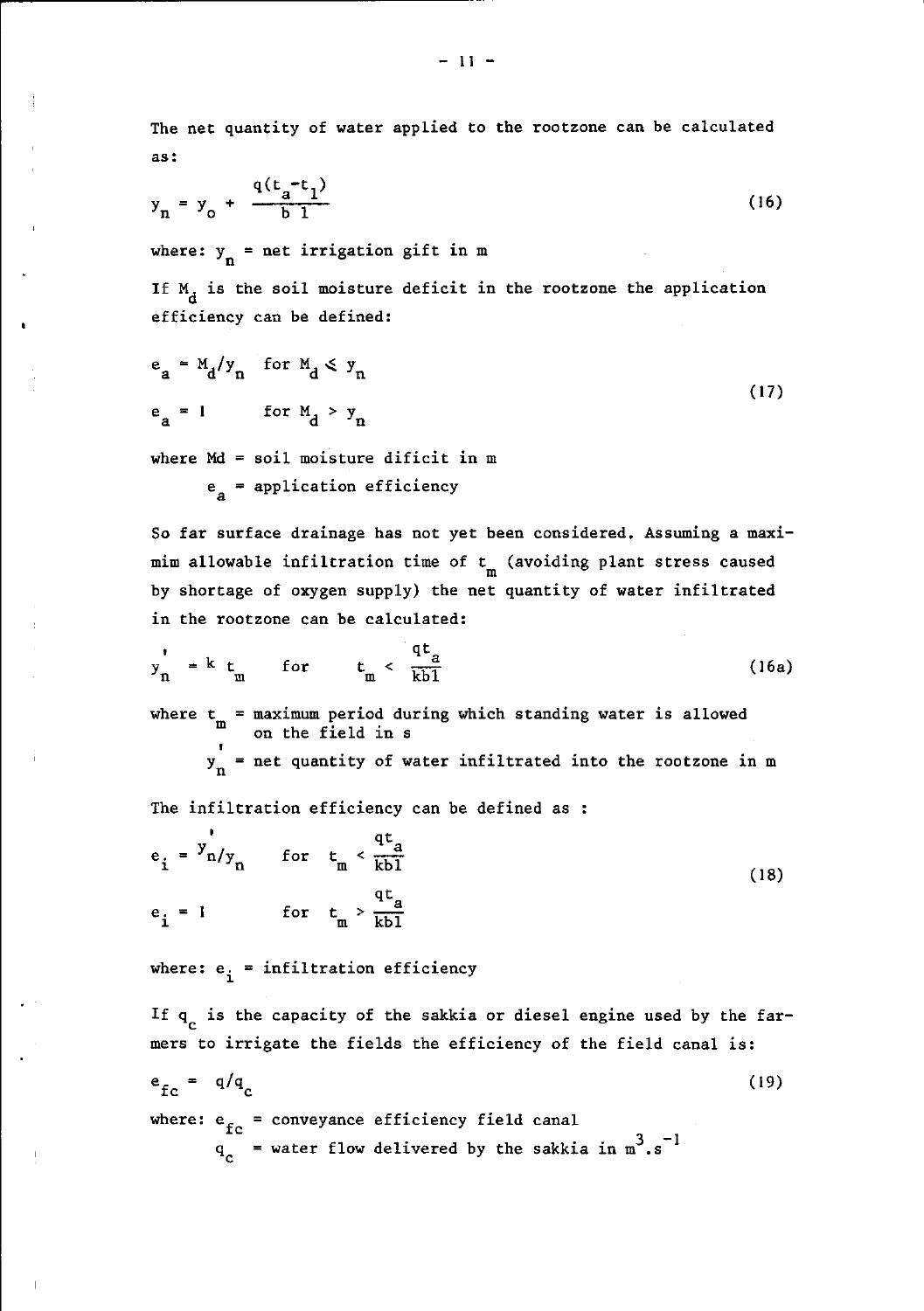The total field application efficiency can be calculated as:

$$
e_{fa} = e_d * e_a * e_i * e_{fc}
$$
\nwhere:  $e_{fa} =$  field application efficiency\n(20)

With equations (10) to (20) the demand for water on sakkia level has been defined and the operation time required for a sakkia or diesel engine to apply a net irrigation gift of M, is:

$$
t_o = \frac{M_d A_s}{e_{fa} q_c}
$$
 (21)

where:  $t_{\alpha}$  = time required for the sakkia/diesel engine to average irrigation gift of  $M_A$  to the area se sakkia A<sub>s</sub> in s

Normally the capacity of the sakkia/diesel engine expressed in mm.day<sup>-1</sup> (for the area  $A_c$ ) is greater than the capacity of the meskaa expressed in  $\texttt{mm-day}^{-1}$  (for the area A\_). This capacity factor will a great extend the distribution of the irrigation water over the command area. Considering the extraction of irrigation water from the meskaa canal diffuse the discharge in the meskaa canal can be calculated with the Chezy formula:

$$
Q = C A (RS_f)^{1/2}
$$
\n(22)  
\nwhere Q = discharge in m<sup>3</sup>, s<sup>-1</sup>  
\nC = coefficient of Chezy in m<sup>1/2</sup>, s<sup>-1</sup>  
\nA = wetted cross section in m<sup>2</sup>  
\nR = hydraulic radius in m  
\nS<sub>f</sub> = friction slope in m.m<sup>-1</sup>  
\nFor the friction slope the following equation is valid:  
\nS<sub>f</sub> = S<sub>o</sub> -  $\frac{dy}{dx}$  (1 -  $\frac{Q^2B}{gA^3}$ ) + 2 i  $\frac{QB}{gA^2}$   
\nwhere: S<sub>o</sub> = bottom slope of the canal in m.m<sup>-1</sup>  
\ny = waterdepth in m  
\nx = distance in m  
\nB = width of the canal in m  
\ng = acceleration of gravity (= 9.81 m<sup>2</sup>, s<sup>-1</sup>)

 $i = 1$  ateral outflow in  $m^3 \cdot s^{-1}$ .

 $-12 -$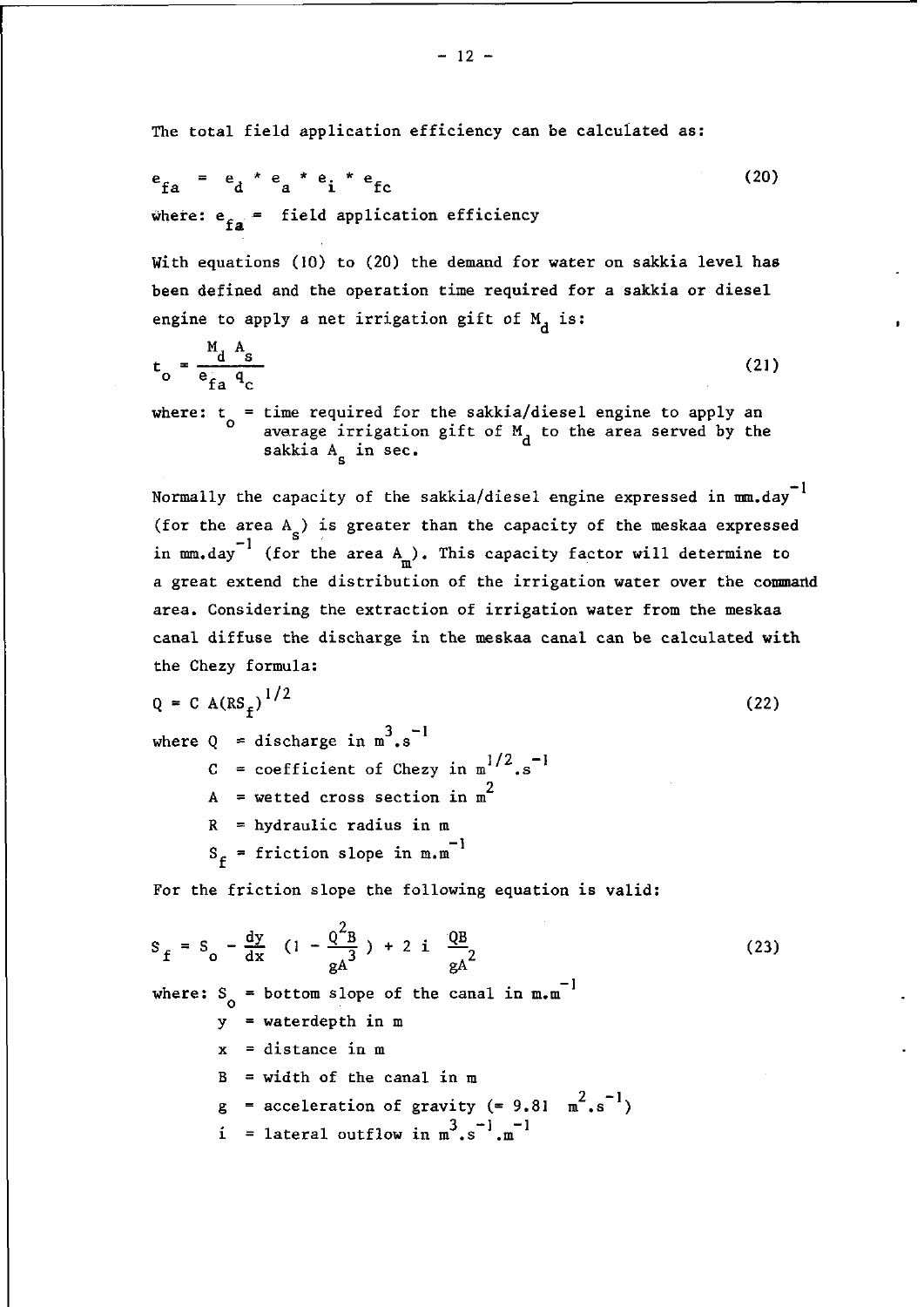Due to the differences in capacity for the sakkia and the meskaa, the operation time of the sakkia,  $t_{\hat{G}}$ , will be less than the period during which water is supplied by the meskaa. As a consequence, farmers located at the beginning of the meskaa will withdraw water with an intensity higher than i  $m^2 \cdot s^{-1}$  during the day (preference for day irrigation), hereby increasing the meskaa discharge (S<sub>f</sub> increases cf eq 23, Q increases cf eq 22). During the night withdrawal of water will be very low for the upstream part of the meskaa, decreasing the meskaa discharge. This will have consequences for the downstream meskaa canals (less availability of water during the day and excess during the night).

The equations for field application efficiency eq.(15)- (20) have been programmed for the HP 97 calculator and the sensitivity of the irrigation efficiency for the acreage of the field plot, the infiltration velocity and the soil moisture deficit has been determined. In fig. 1 the efficiency is given as a function of the acreage A in relation to the discharge q and the soil moisture deficit  $M_A$  for relation to the discharge q and the<br>infiltration velocity of 0.02 m.day<sup>-1</sup>



Fig.1. Field application efficiency in relation to field plot size for low soil permeability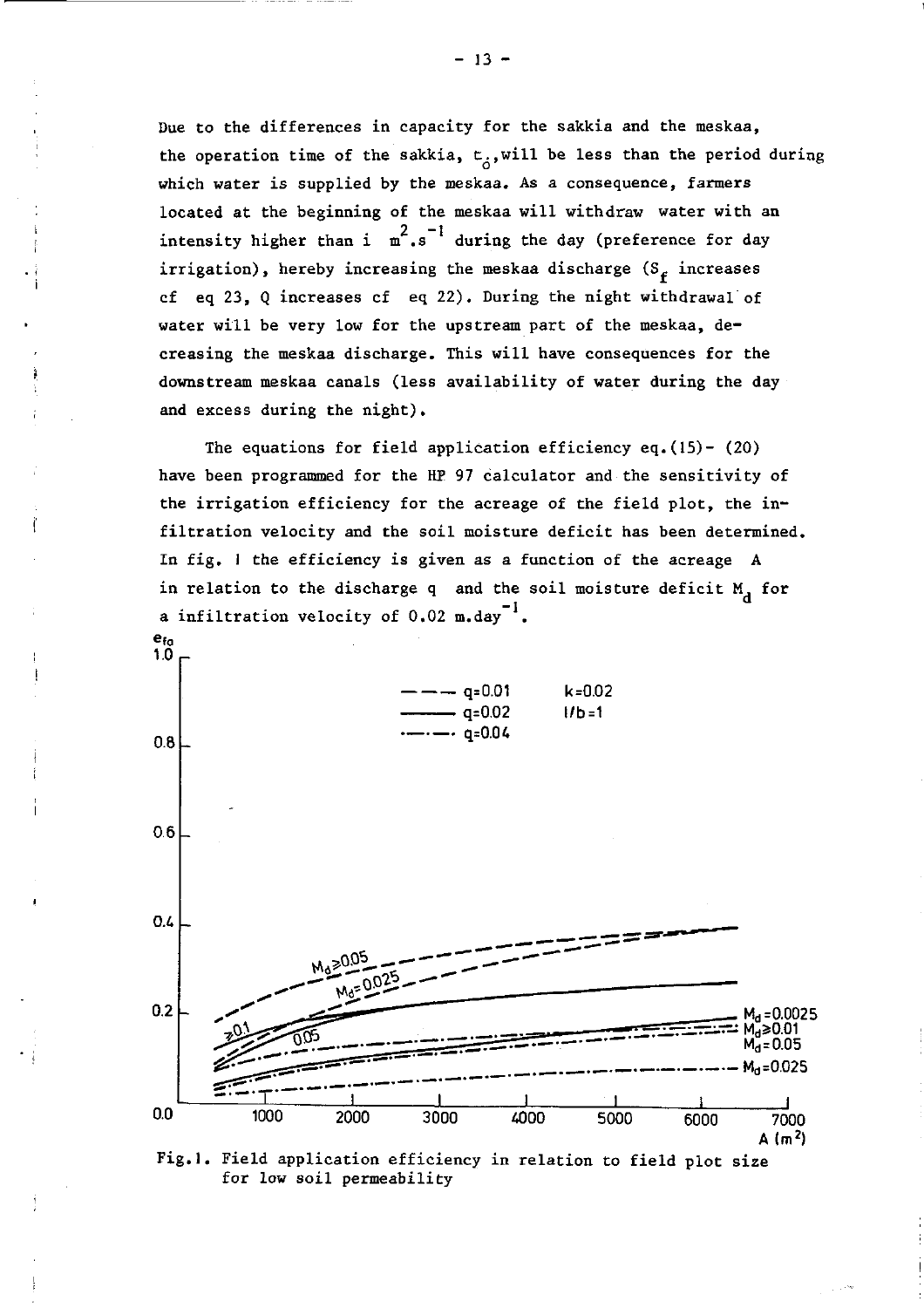Assumption that have been made for the efficiency calculations are the following:

- the fields are square  $(1/b = 1)$
- the Manning coefficient of the soil surface  $n = 0.33$  (k<sub>M</sub> = 3)
- the maximum period water is allowed on the field is 12 hours
- -4 - the surface slope of the fields is 5 cm/l00

From fig. 1 it can be concluded that for soils with low permeability the relation between efficiency and size of the field is weak. Although higher efficiencies can be obtained with a lower discharge and with a higher soil moisture deficit, the efficiency is in all cases still very low.

In fig. 2 the same relation between efficiency and field plot acreage is given for a high permeability. For certain combinations of discharge and soil moisture deficit an optimum size of the field plot can now be observed. In general a smaller size of the field plot for lower discharge and smaller soil moisture deficit appears to be optimum. For greater field sizes higher discharges are appropiate.<br> $e_{i0}$ <br>1.0  $\vdash$ 



Fig. 2. Field application efficiency in relation to field plot size for high soil permeability

 $-14 -$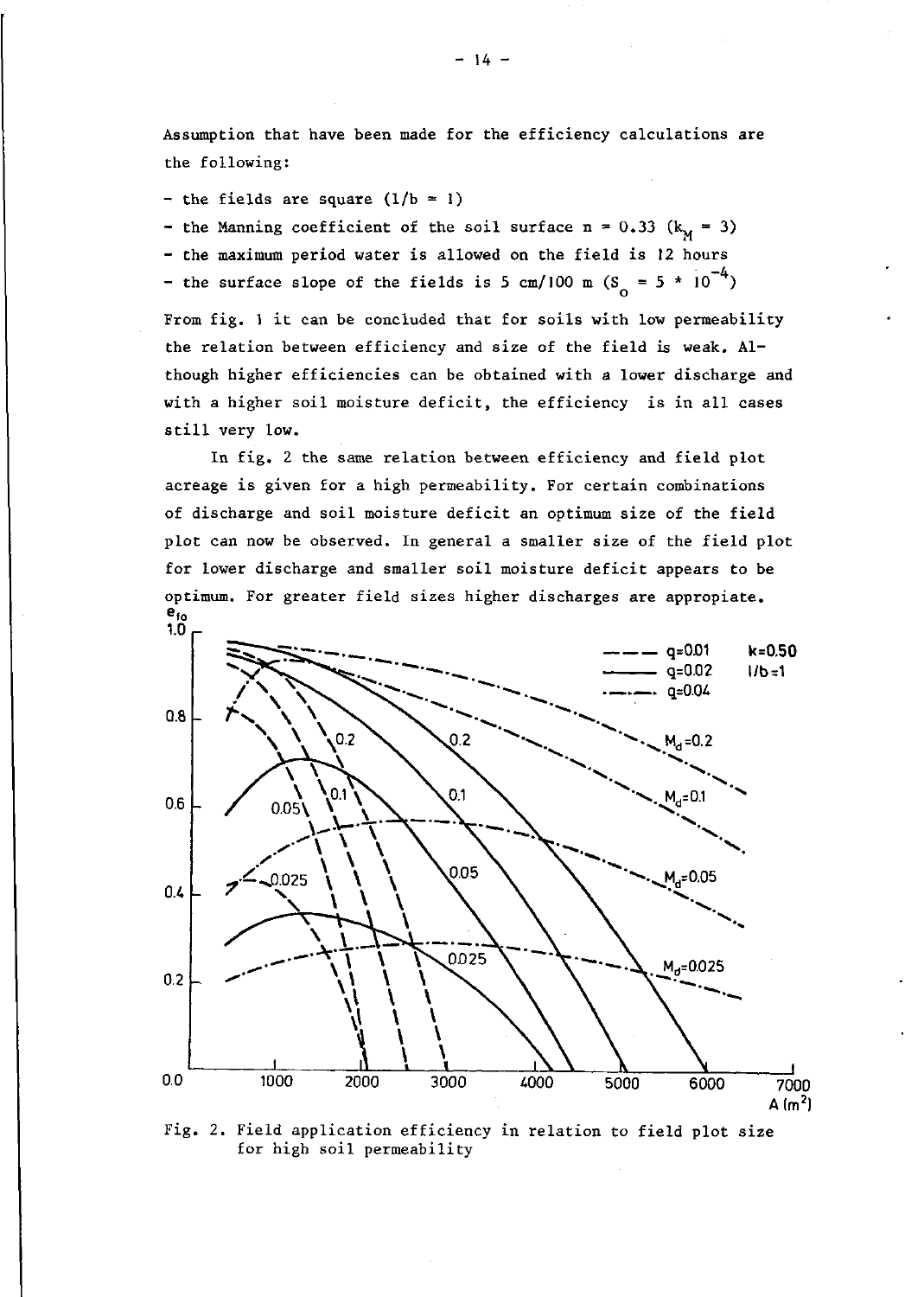In fig. 3 the efficiency is given as a function of the soil permeability k in relation to the discharge q and the soil moisture deficit  $M_d$  for a field plot size A of 400 m<sup>2</sup>. For low permeability there appears to be a strong relation with the efficiency untill a certain threshold value for the permeability is reached. For higher permeabilities the relation with the efficiency is weak.



Fig. 3. Field application efficiency in relation to soil permeability for a small field size

At low permeability rates the lower discharges result in higher efficiencies. For higher soil moisture deficit and for higher permeabilities the influence of discharge and permeability becomes very low.

In fig. 4 the same relation is given for a large field plot size  $(A = 3200 \text{ m}^2)$ . For larger fields in all cases the re permeability and efficiency is strong.

The threshold value for permeability observed for a small field is an obvious optimum in this case. For low permeability a low discharge is required, for higher permeabilities a high discharge gives better results,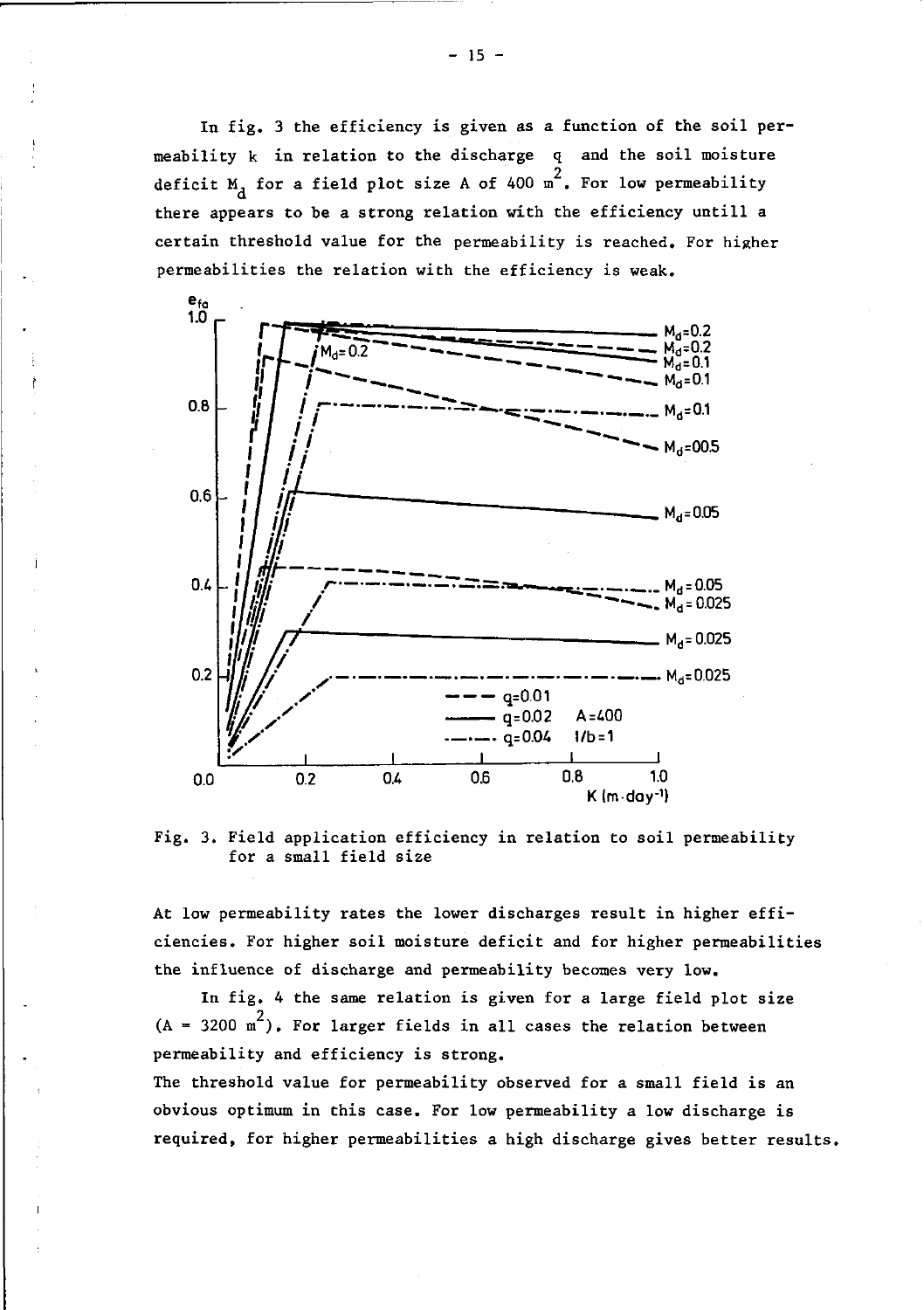

Fig. 4. Field application efficiency in relation to soil permeability for a great field size

Always a higher soil moisture deficit is more favourable than a low deficit.

In fig. 5 the efficiency is given as a function of the soil moisture deficit  $M_d$  in relation to the field plot size A and the soil permeability k for a low discharge q of 0.01  $m^3$ . s<sup>-1</sup>. For low permeabilities the largest field gives the highest efficiency. For the intermediate permeability  $(k = 0.1)$  an intermiate field size is optimum and for a large permeability the smallest field gives the best results. For the lower permeabilities the efficiency is strongly dependent on the soil moisture deficit untill a certain threshold value. Above this threshold value the efficiency is indepent of  $M_{d}$ . van langen pangeshilitise that field since the efficiency d to  $M_d$  for the complete range.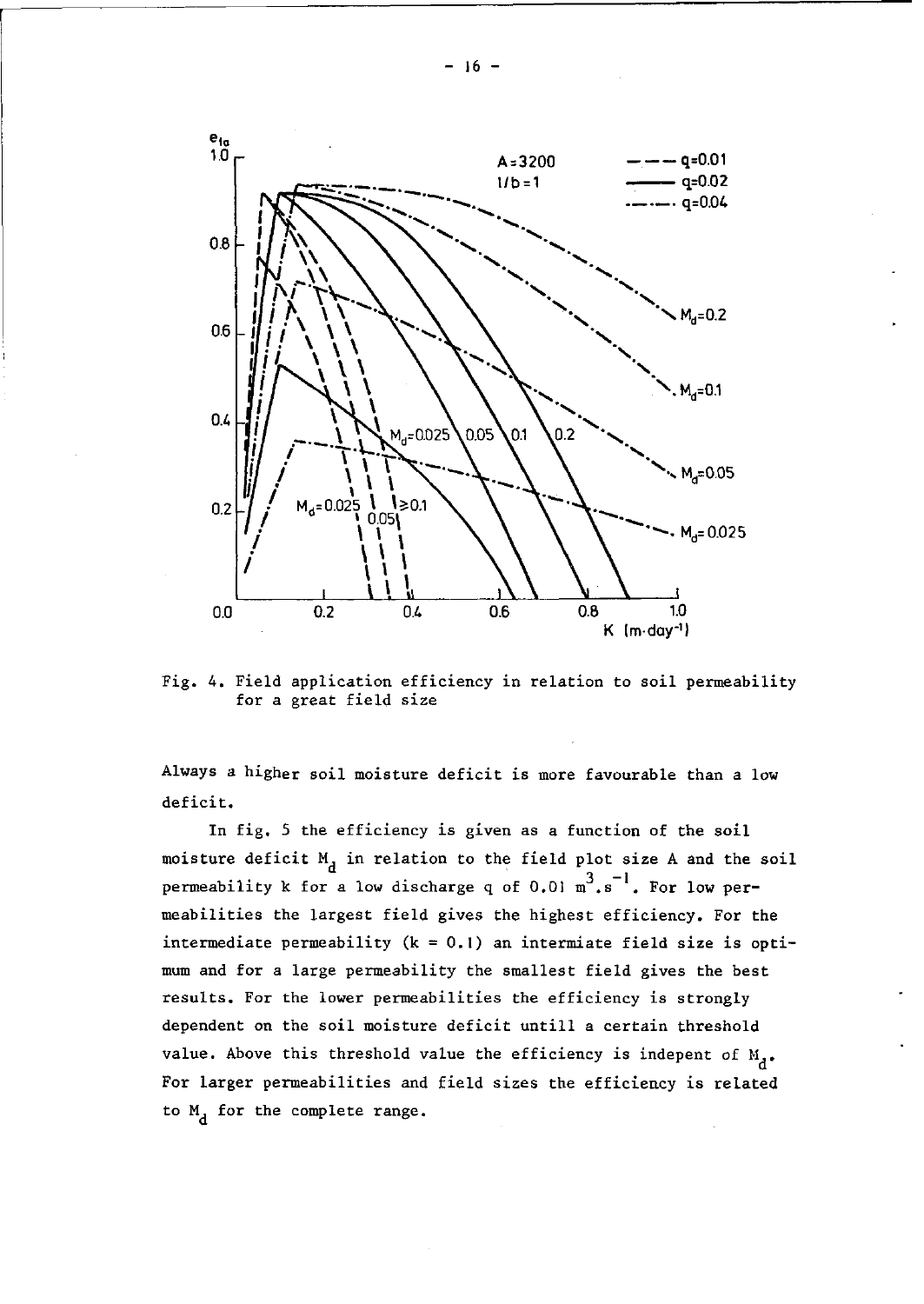

Fig. 5. Field application efficiency in relation to soil moisture deficit for low discharge

In fig. 6 the same relation is given for a high discharge. In general the same impression of the relation between efficiency and soil moisture deficit is displayed. The threshold value for  $M_d$  is u<br>1 moon higher in this case, however, and for the lower per the efficiency is lower and for the higher permeabilities the efficiency is higher.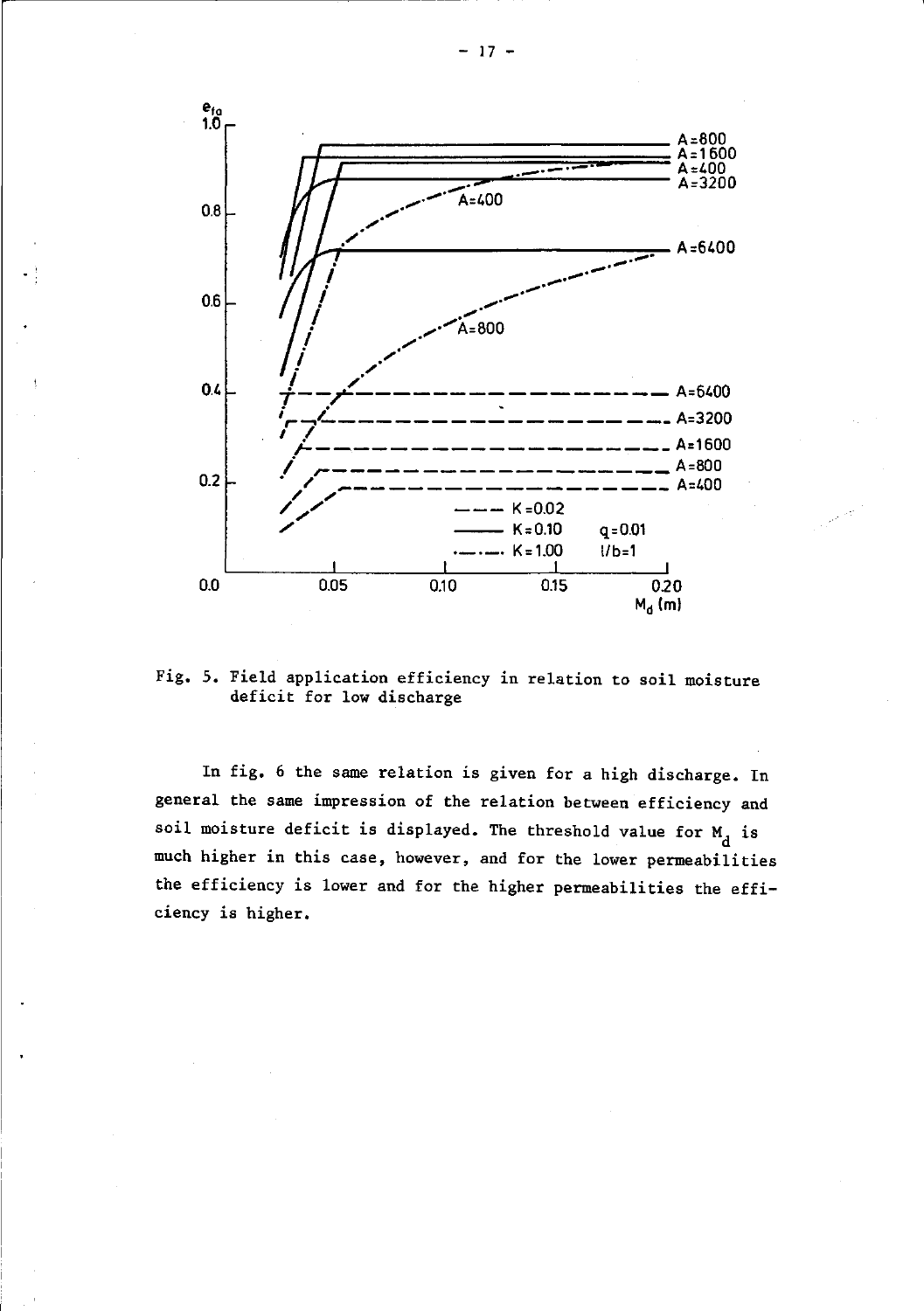

Fig. 6. Field application efficiency in relation to soil moisture deficit for high discharge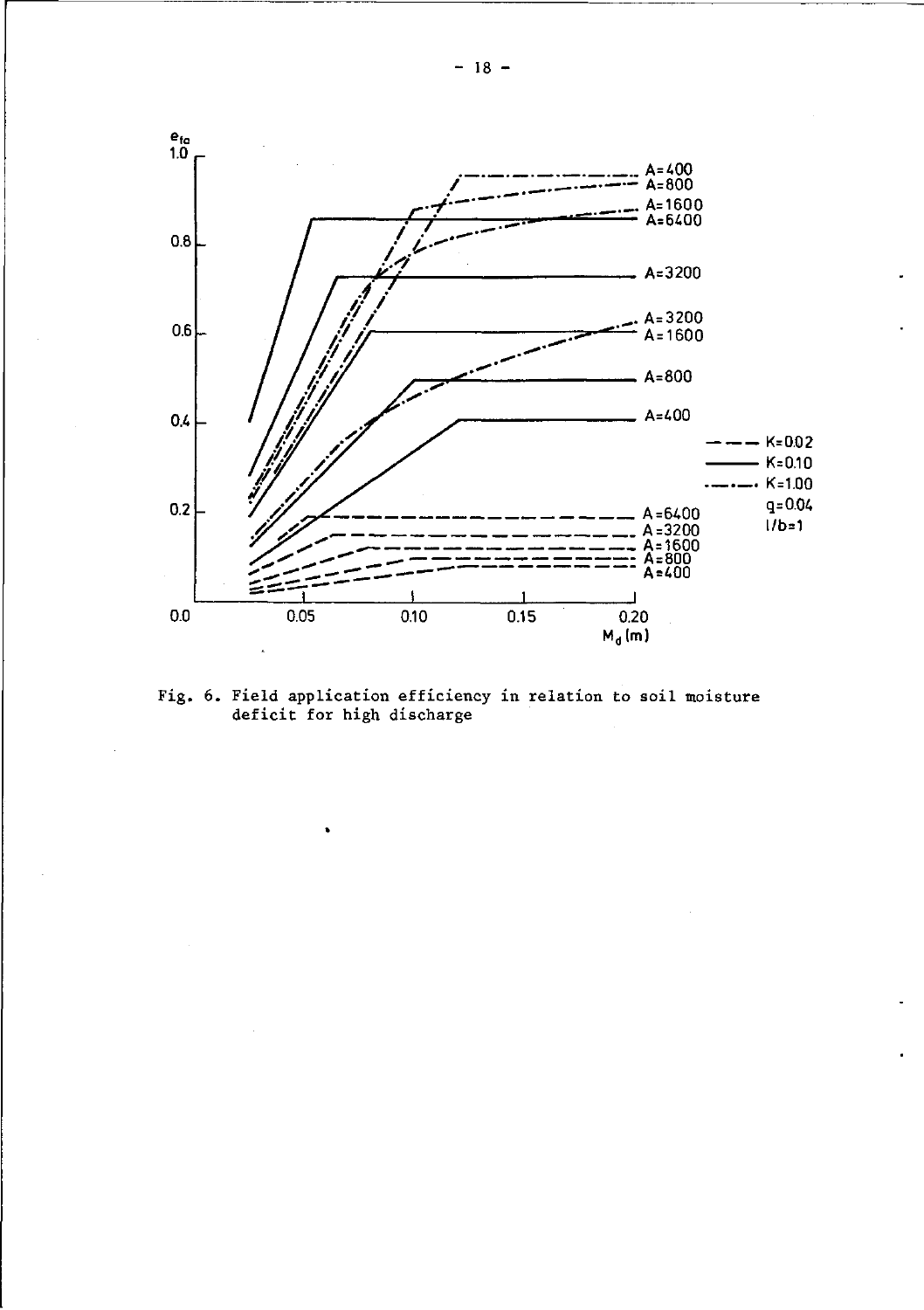#### ANNEX 1: Itinerary

- 24- 9 Departure to Cairo
- 25- 9 Work at DRI. Discussions with dr. Amer, dr. Nasr and ir. v.d. Zel
- 26- 9 Work at DRI. Discussions with Eng Adel Abdel Rashid and engs Mohamed Saad Abbas
- 27- 9 Work at DRI. Visit to dr. Kanral Hefny, director of the Groundwater Research Institute. Discussions with Eng Mohamed Ezzet
- 28- 9 Work at DRI. Visit to dr. Hassan Wahby, director of the Irrigation Research Institute. Renting a house for ir. Boels
- 29- 9 Field visit to the Bahr Hadus Outfall with dr. Nasr, Eng Hussein El Atfy, Eng Mohamed Ezzet and Murad
- 30- 9 Official holiday. Discussions at the Dutch Embassy with mr. M. Rutgers. Lunch with eng. Gamal Abdel Nasr. Sailing at the Nile with the Dutch resident teams working with DRI on invitation of ir. V.d. Zel.
- 1-10 Work at DRI. Discussions with dr. Amer on logistic matters. Discussions with eng Omayma. Lunch at eng Laila El Sissy's residence,
- 2-10 Work at DRI. Discussions with the junior engineers on the Reuse Test Areas
- 3-10 Work at DRI. Visit to Khan El Khalily and lunch with dr. Samia El Guindy
- 4-10 Field visit to the Fayam oasis with dr. Amer, eng Eissa and ir. Van Leeuwen. Discussions with the director of the Regional Irrigation Department, eng El Atfy and with eng Hamdi Kutub
- 5-10 Work at DRI. Discussions with prof. El Gabaly, dr. Amer and ir. Van Leeuwen on the plan of operations for the Fayoum project. Discussions with dr. Amer and dr. Samia on the workprogramma for the reuse division
- 6-10 Official holiday. Visit to the museum and lunch with eng Gamal Abdel Nasr
- 7-10 Departure to Amsterdam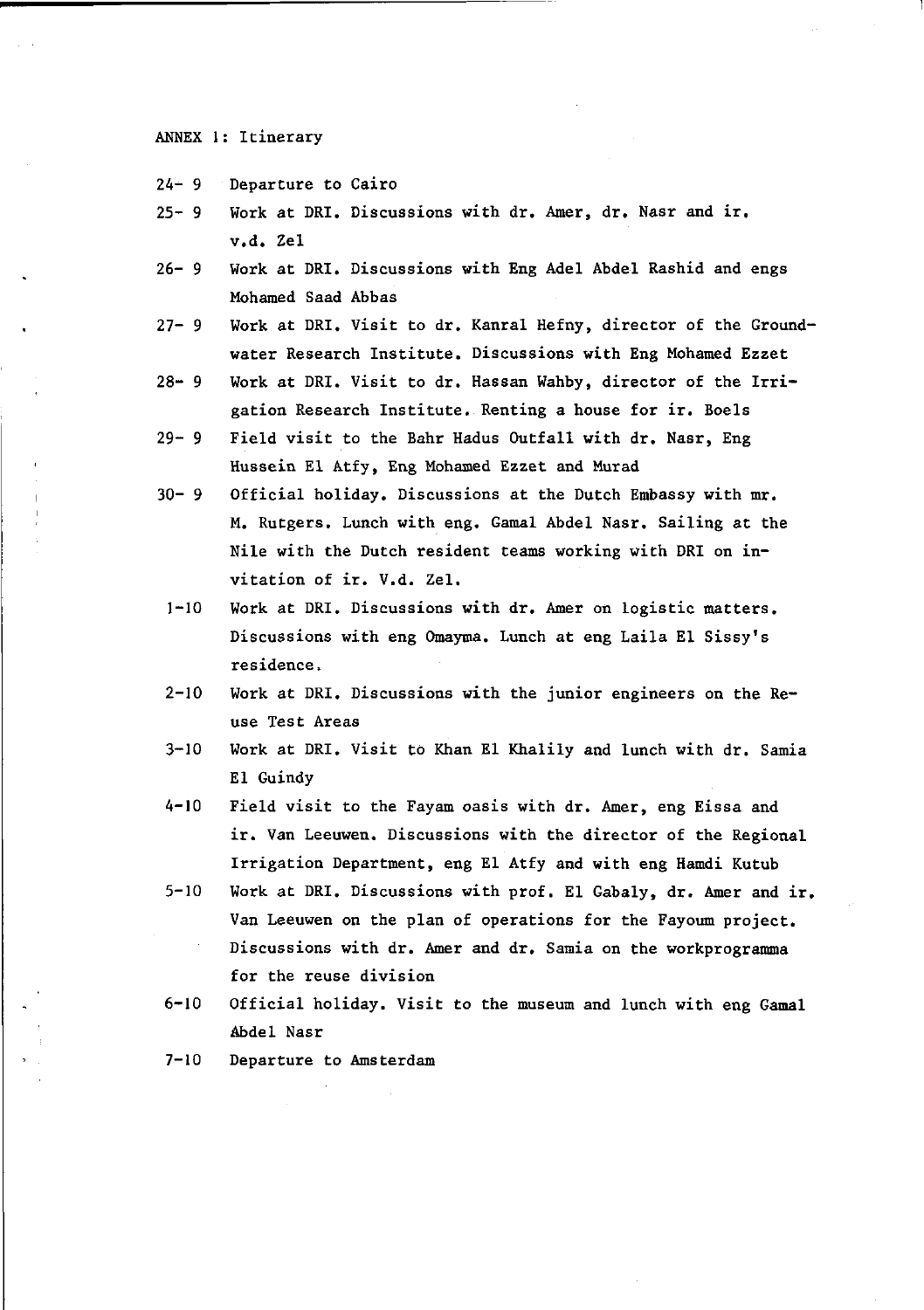ANNEX 2. Checklist of data requirements for the Reuse model

Reuse of Drainage Water Project

The 'Reuse of Drainage Water Project' is a joint activity of the technical agencies:

Drainage Research Institute (DRI), Giza/Cairo-Egypt

and

Institute for Land and Water Management Research (ICW), Wageningen, The Netherlands.

The project is funded by the Ministry of Irrigation of Egypt and the Ministry of Foreign Affairs of the Netherlands in the framework of the joint programme of Technical Cooporation between Egypt and the Netherlands.

The Advisory Panel for Land and Drainage in Egypt acts as steering committee.

The objective of the project is to supply the Government of Egypt (Ministry of Irrigation, Minstry of Land Reclamation and Ministry of Agriculture) with the information on location, quantity, suitability and expected future changes of the drainage water resources in the Nile Delta required for the utilization of these recources in such a way that the envisaged land reclamation programmes can be implemented to the maximum feasible degree, with the minimal possible negative effect on the productivity of the new and old agricultural lands.

The immediate objectives of the project are to collect data on drainage water quantities and qualities, in order to forecast future changes thereof and to train the Egyptian staff involved.

For the formulation of a mathematical model, describing the relation between irrigation, soil moisture, soil salinity, crop production and drainage, information on available input data is required. For this reason the following questionnaire has been prepared.

I. Irrigation distribution system.

1. Is the capacity at the inlet point of the distributary dependent on: - the level in the main canal

- water level in the distributary.

If yes, detailed information of this dependency is required.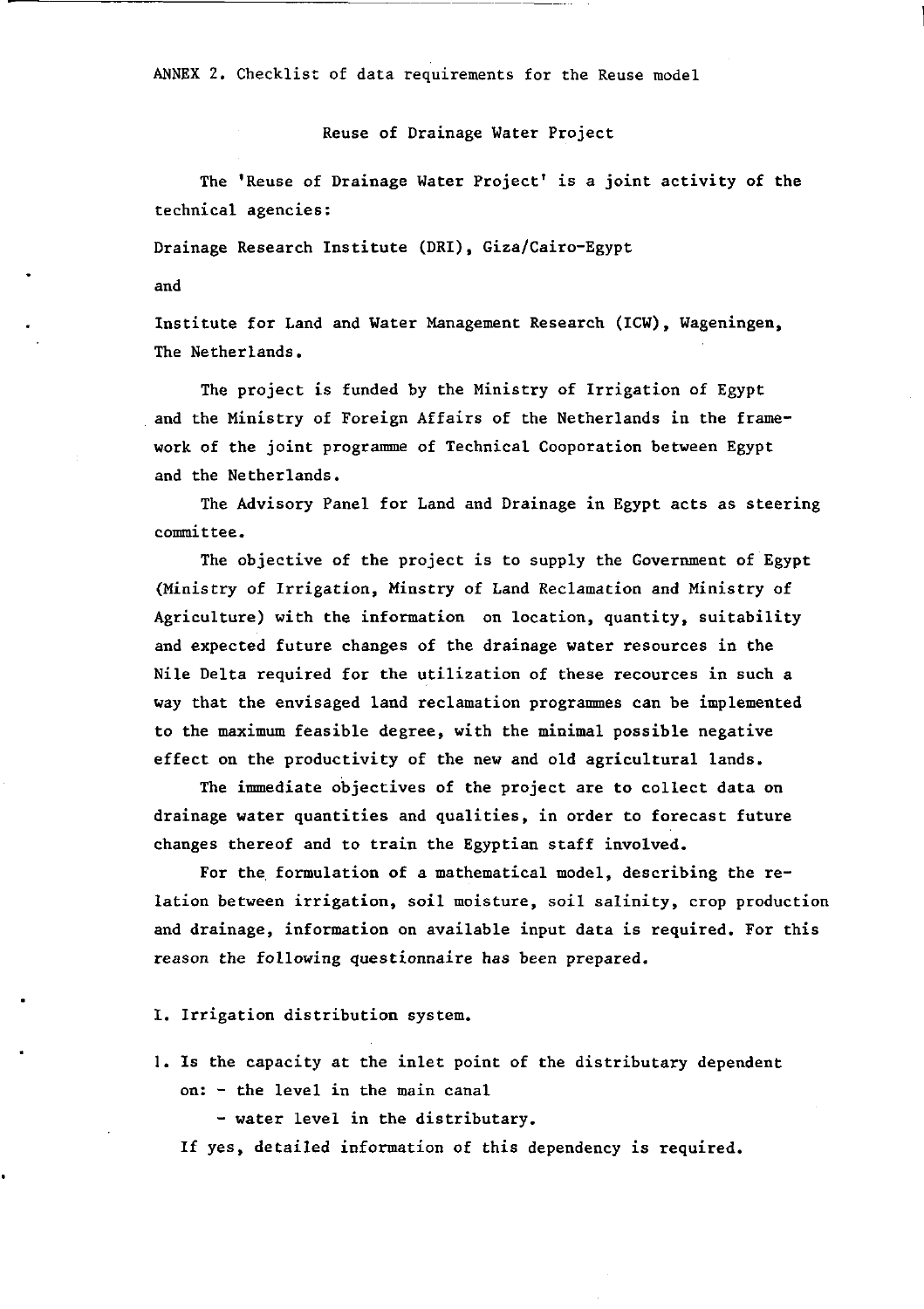- 2. What are the design norms of the distributary canals? Can the design norms of the distributary be used in this study? If not, quantitative data on reduction of capacity due to poor maintenance are required.
- 3. What is the operational system during the inlet period? Is the opening of the inlet gate constant during this period? If not, detailed information on the operational procedures is required.
- 4. What is the capacity of the inlet system in relation to the area served? Detailed information and possible zonal variation (per Governorate or per irrigation district) is required.
- 5. What is the maximum allowed level in the distributary canal before the overflow starts to work. What type of overflow is present at the tail end of the distributary and what are its hydraulic characteristics.
- 6. What are normally the distances between misqaa's? 500m ? 800 m ? 1000 m ? more ?
- 7. What are the lengthes of the misqaa's? What are the area's served and at which level start the overflow (tail escape) to work?
- 8. What is the capacity of the misqaa's in relation to area's served? Should the design norms be reduced due to poor maintenance? Detailed information is required, with zonal distribution (per governorate, irrigation district).
- 9. What are capacities of sakkia's, magma's and diesel pumps in relation to area served? Detailed information on the occurrence of the different irrigation means is required with emphasis on their zonal distribution.
- 10. What are the water levels in the distributary or misqaa's before sakkia's, amgma's and motor pumps can start to operate?
- 11. How are the crop water requirements (frequency and quantity) translated into actual quantities supplied to the main canals and how are the distributary inlets operated?

 $-2 -$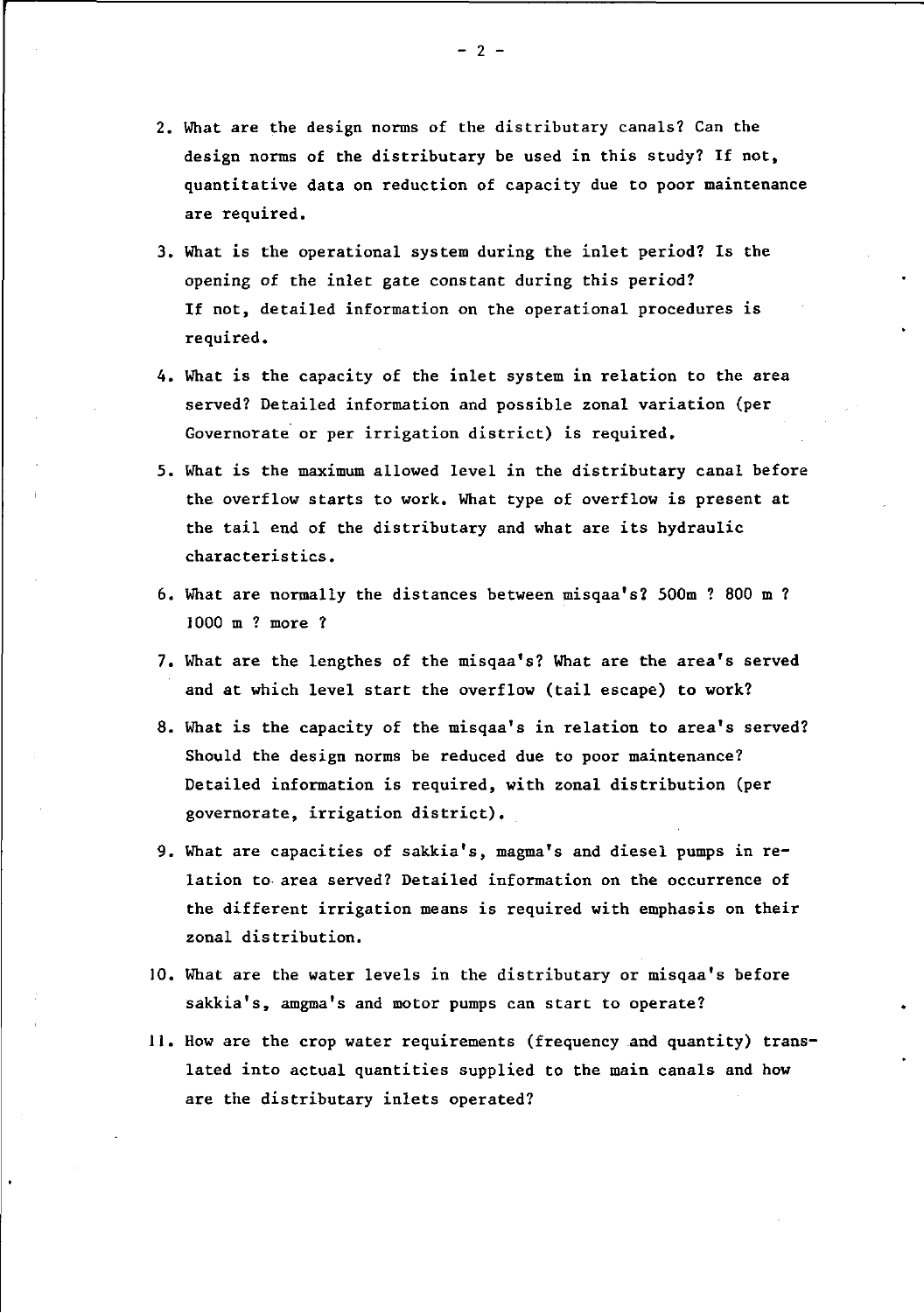- 12. What are the farmers priorities when irrigating his crops? Suppose all summer crops (cotton, rice and maize) need water, which crop will be irrigated first, second, last? Suppose both winter crops need water which crop will be irrigated first? Berseem or wheat?
- 13. How much is an adequate irrigation application? Which allowance should be made for leaching? How much is the normal field application of irrigation water when the farmer uses the sakkia for irrigation? 50 mm? 100 mm? 150 mm? more? How much when they use a diesel engine for irrigation?
- 14. If farmers have enough irrigation water they tend to over irrigate. How much will this overirrigation be? 25%, 50%, more? Which percentage of the area will be overirrigated? Which percentage underirrigated?
- 15. How should the  $20\%$  conveyance losses be interpret $2$  Are these the losses occuring after release of the water from the Asswan dam until the inlet of the main irrigation canals? Or are these the assumed operational losses in the main irrigation canal distribution canal system including the spill of water at the tail escapes? If so, should one assume that of the 3 mm/day total drainage to the sea about 1,5 mm is irrigation water spilled directly to drains and about 1,5 mm is leachate?
- II. Model input data
- 16. What is the quality of the irrigation water? Detailed information on seasonal and zonal variations in water quality are required.
- 17. What are the actual quantities supplied to the distributaries? Detailed information on seasonal and zonal variation is required.
- 18. Data on horizontal and vertical permeability of the top soil and spational variation (maps).
- 19. Data on horizontal and vertical permeability of the sub soil and spational variation (maps).
- 20. Data on infiltration into and seepage from the sand aquifer and zonal distribution (maps).

 $- 3 -$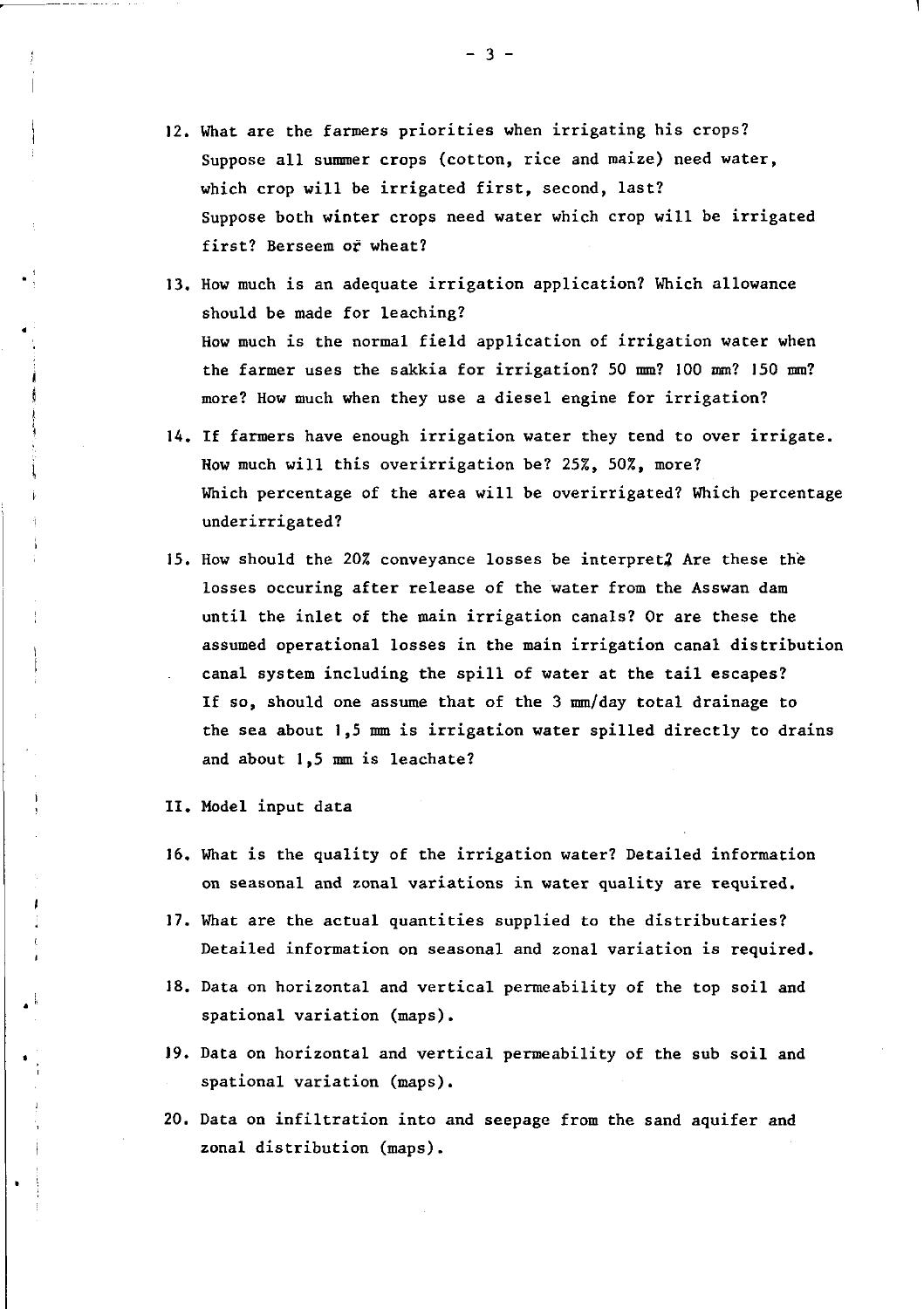- 21. Piezometric heads of the shallow and deep groundwater (maps).
- 22. Data on soil moisture characteristics and capillary conductivity for the main soil groups.
- 23. Distribution of soil salinity, as well spational (zonal) variation (maps), as vertical distribution.
- 24. Salinity of shallow and deep groundwater and spational variation (maps).
- 25. Effects of leaching and drainage on soil properties. Detailed quantitative information is required.
- 26. What percentage of the gross area is in non-agricultural use (villages, roads, railroads, etc)? Detailed information on zonal distribution (per Governorate, per district) is required.
- 27. What are the drain depth and drain distances of the sub-surface drains for the different soil types? What is the zonal distribution of these characteristics (maps)?
- 28. Which areas have been provided already with tile drainage? When was the system constructed in which area? (maps). What is the future plan with respect to tile drainage (maps)?
- 29. What are the drain depths and drain distances of the open field drains in areas not yet provided with tile drainage? Detailed information on zonal variation (maps) is required.
- 30. What is the density of the main open drainage system? What is the zonal variation (to be used for estimation of unofficial reuse of drainage water)?
- 31. What is the quality of the water in the main open drainage system with both zonal distribution and seasonal variation? Also historical data are required.
- 32. What are the quantities of drainage water in the main open drains with both zonal distrivution and seasonal variations?

#### III. Crop data **i**

33. What is the cropping pattern in summer and winter season in the

- 4 -